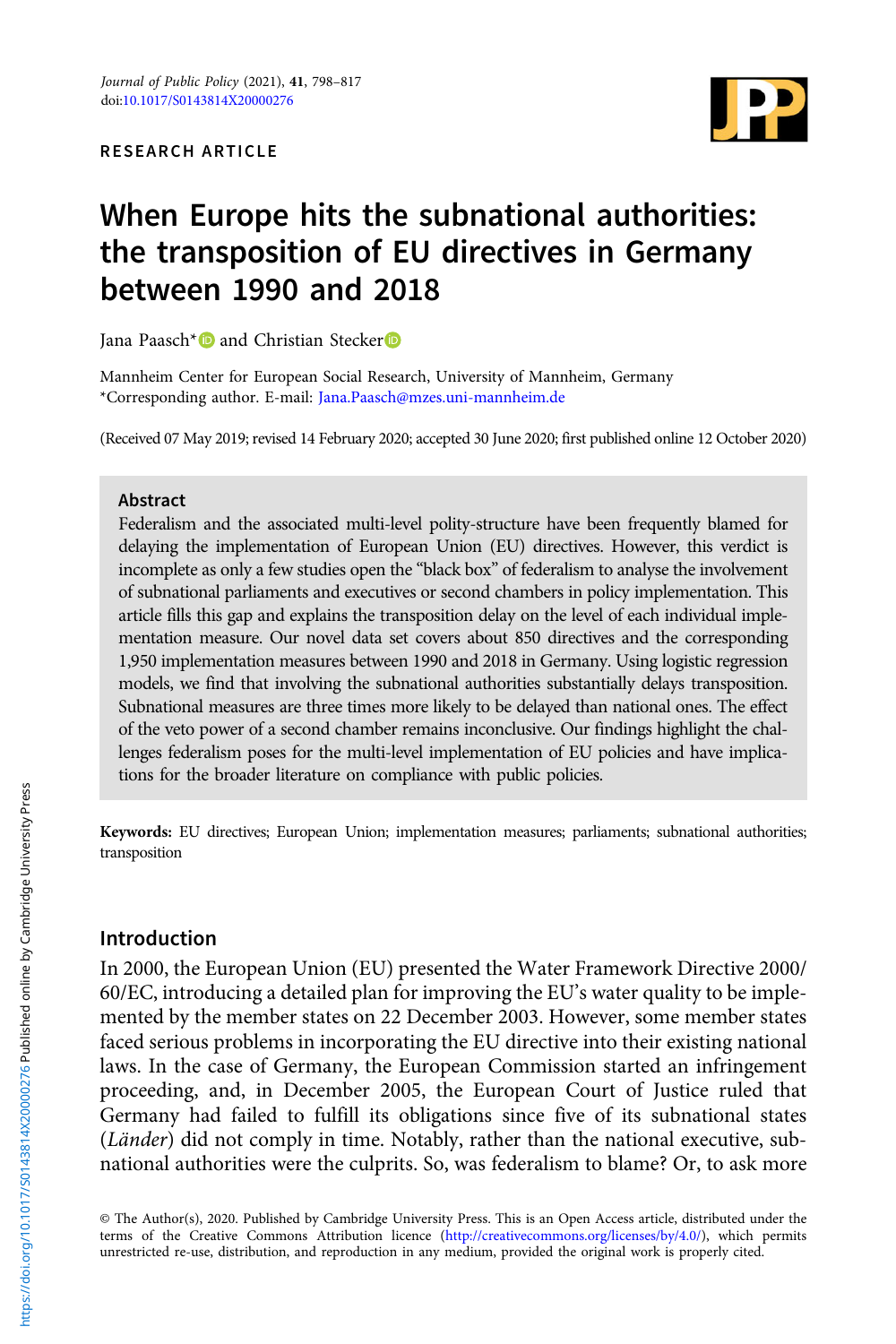generally: does the involvement of subnational authorities negatively affect the transposition of EU directives?

This article provides new and robust answers to the question by disentangling the subtle effects of federalism on directives implementation. Federalism (i.e., the institutional empowerment of subnational actors) has long been suspected of delaying transposition (e.g., König and Luetgert 2009; Borghetto and Franchino 2010; Thomson 2010). However, merely a few studies open the "black box" of federalism and analyse the exact involvement of subnational authorities. First, most studies assume that federal states will always involve subnational authorities in implementing EU law and apply federalism indices to all of a country's implementation measures. This assumption may err in two directions: transposition sometimes involves subnational authorities even in nonfederal states (see Borghetto and Franchino 2010), and sometimes national authorities in federal states may be exclusively responsible for the transposition of a directive (see Treib 2014, 26). Moreover, the involvement of subnational authorities may take different routes on transposition performance. They may play a role in having direct implementing authority within their subnational territory, or in participating in the national transposition process as members of a second chamber. Second, many existing studies observe the very first (e.g., Luetgert and Dannwolf 2009; Zhelyazkova and Torenvlied 2009; Haverland et al. 2011) or the very last (e.g., Spendzharova and Versluis 2013) measure in a country, ignoring the potential variance of transposition performance across subnational units.

We innovate transposition research on both fronts. By using individual directives as unit of analysis, we provide a more robust assessment of federalism's covariates. Our study focuses on the implementation of each directive at the national and subnational levels in Germany. Here, federalism may affect transposition along two different routes: first, by the use of the subnational actors' power at the national level to either delay or veto decisions in the second chamber (Bundesrat) and second, during the transposition of EU directives on the subnational level. Our novel data set comprises all 1,950 reported national and subnational legislative implementation measures between 1990 and 2018 for 846 EU directives. We use binary logistic regression models to analyse the outcome of the transposition process in terms of either transposing on time or being delayed. We show that involving the subnational level indeed causes delays, while state-level variables may account for a large share of the variance. The descriptive results indicate that national legislation is delayed in 45% of the cases, whereas subnational legislation faces late transposition in about 90%. Furthermore, the analysis reveals that delay is more likely if subnational implementers adopt measures and if there is no exclusive national responsibility to act. Concerning the latter, the result also holds for severe delay cases and underlines the negative impact of multi-level systems on the duration of decision-making in general. However, the effect of the second chamber's veto power remains inconclusive.

Our findings have implications for more general questions, such as how public policies adopted at higher levels are implemented and applied in multi-level political systems or the influence of the various implementing actors involved in the policymaking process (Cairney 2012). In political systems exhibiting vertical power separation between the national and subnational levels (see Knill and Tosun 2012), the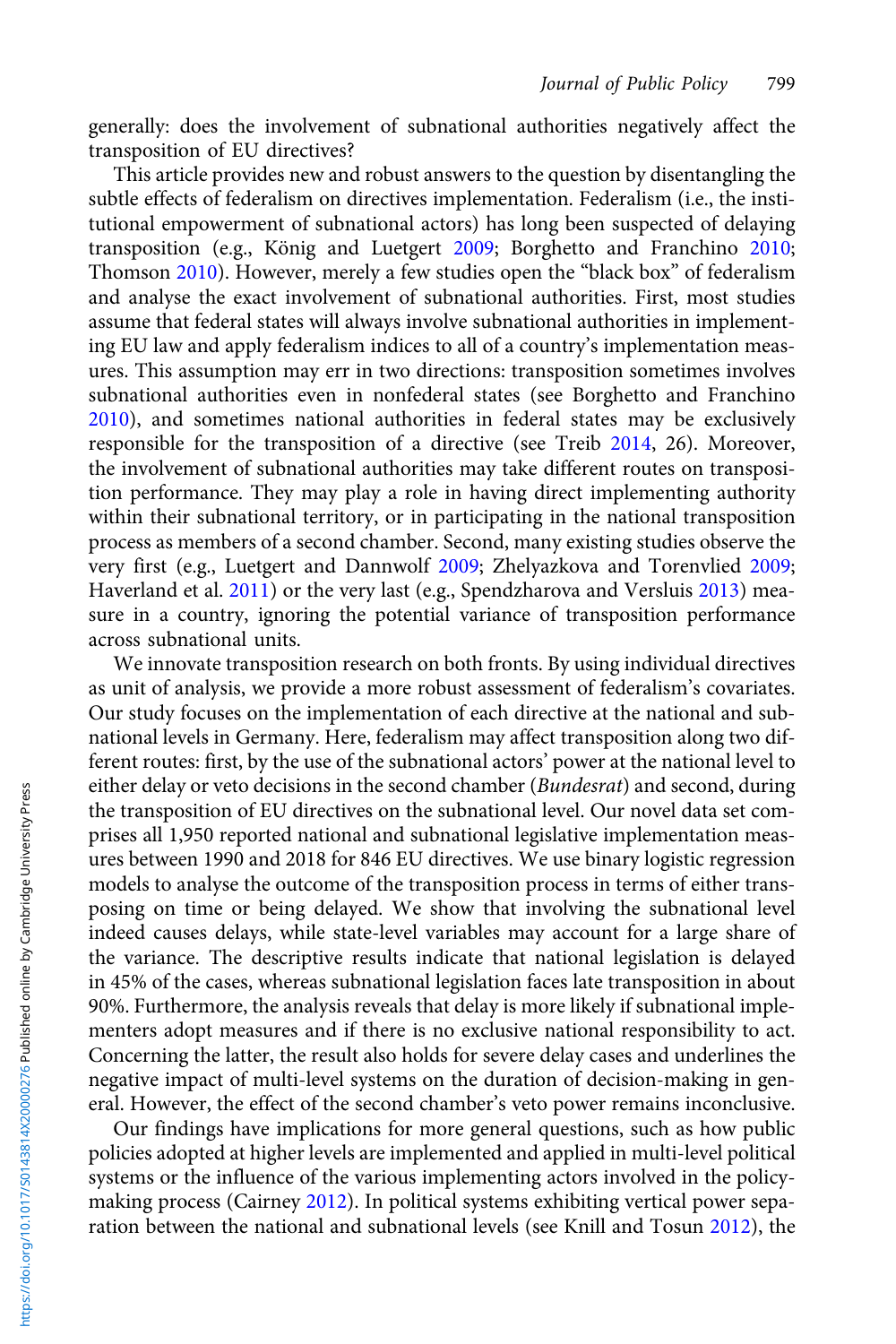success of implementation hinges on additional actors, such as the subnational parliaments and their executives. We show that implementation performance and efficiency are challenged due to the additional cooperation and collaboration requirements. In other words, while involving subnational units and parliaments may enhance legitimacy (see Sprungk 2013), it imposes practical hurdles on efficient policy-making due to time-consuming procedures (e.g., Falkner 2018, 328).

The remainder of this article is structured as follows. After revisiting existing research on the role of subnational authorities in the EU implementation deficit, we present our theoretical argument opening the black box of federalism. We then discuss our research design, the data, and the operationalization of the covariates. The empirical analysis presents descriptive insights and the results of the logistic regression models. Finally, we critically discuss our results and sketch avenues for future research.

# The EU "Implementation Deficit" and the role of subnational authorities

The EU implementation process is characterised as a multi-level policy cycle: the European level is entrusted with policy formulation and decision via EU directives, while it is the fundamental responsibility of the member states to transpose them into their national laws. Accordingly, the compliance literature conceptualises policy implementation as a multi-stage process. Van Meter and van Horn (1975, 448) describe them as "policy implementation, performance and ... policy impact". This conceptual distinction is reflected in the terminology of legal and practical implementation (e.g., Versluis et al. 2011, 183f) and structures our interest in transposition performance: how do implementing actors perform on the stages of the implementation process? Whereas early studies analyse deficits in legal implementation (Mastenbroek 2005; Haverland et al. 2011), recent research brings in practical implementation (e.g., Zhelyazkova et al. 2016; Gollata and Newig 2017). However, practical implementation can only take place once the anterior stage of implementation is completed. Our empirical focus hence lies in timely transposition as one central indicator for effective implementation performance. Though some question the statistical relevance of an implementation deficit (Börzel 2011; Angelova et al. 2012), we are confident that our detailed analysis of the level of individual directives provides for relevant insights on the performance record in federal systems.

In the following, we develop a number of hypotheses on the variation in transposition delay in multi-level political systems. These hypotheses are derived from theoretical discussions in EU implementation stemming from compliance research in international relations (Chayes and Chayes 1993) as well as in the research on public policy and implementation (Pressman and Wildavsky 1974). Whereas the management approaches argue that the implementation performance is dependent on the state's capacity to act, the enforcement approaches focus on preferences and the state's willingness to comply (see Treib 2014, 11). Additionally, legitimacy approaches stress the normative belief system and the acceptance of rules as a key driver in complying (see Börzel et al. 2010, 1370f). These approaches have led to a number of explanatory factors.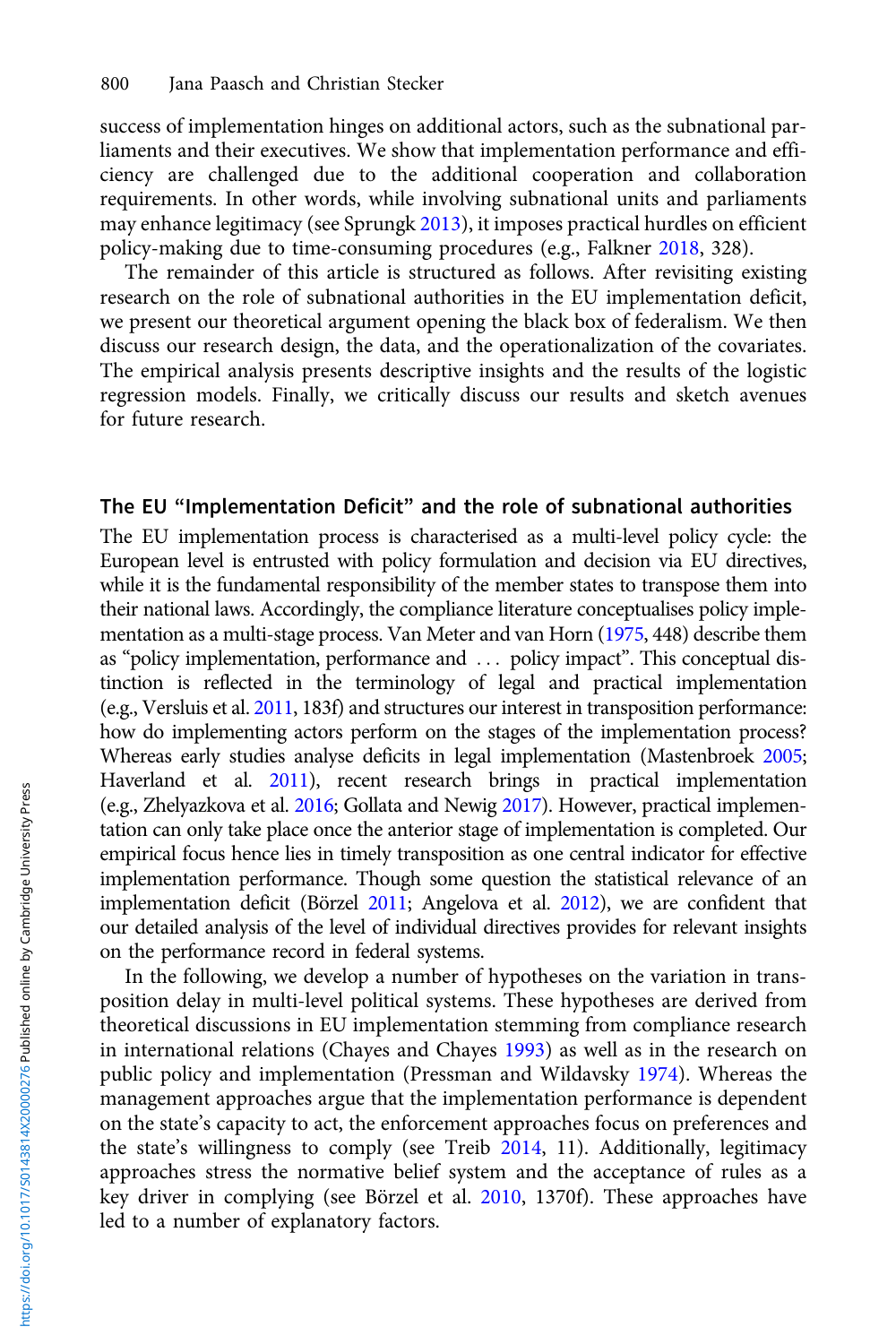The scholarly literature differentiates between three factors influencing transposition performance: EU level (Franchino and Høyland 2009), domestic level (Sprungk 2013; Dörrenbächer et al. 2015), and sectoral factors comprising policy-specific variables. With regard to domestic factors, the literature has exclusively focussed on the national level for a long time. This is hardly surprising as implementation research originated in the context of nation-states (Versluis et al. 2011, 187) as well as in the compliance research in international relations (for a review of EU implementation research, see Treib 2014, 7ff). Subsequent qualitative research turned to the influence of the subnational level in different policy domains. Milio (2007) presents one of the first studies in this area and uncovers that the varying subnational implementation of EU Structural Funds could be attributed to the differences in the administrative capacities of Italian regions. Gollata and Newig (2017) examine the concept of "multi-level governance as implementation strategy" at the subnational level and find variation in the practical implementation of environmental directives in the German Länder due to the subnational arrangements with regard to decentralisation, spatial fit and participation approach. Barbehön (2016) expands the scope to local implementation and analyses how discursive arguments shape the practical implementation on the "street-level".

Besides these subnational differences in the policy output, one general expectation of the literature propounds that federalism may delay the transposition of directives in general. On a more abstract level, Hill and Hupe (2003, 472) point out that policy harmonisation may be hampered by a "multi-layer problem" that arises when different formal political-administrative institutions come into play. As a multi-level polity, the EU may be particularly prone to such challenges. Complementing national actors with subnational ones may reinforce the problem. The management approach identifies the involvement of subnational authorities as another factor hindering a state's ability to comply with the obligations under the directives (Börzel et al. 2010, 1369f).

The suspicion against federalism as a source of delay is largely corroborated by existing studies (overview see Toshkov 2010, 24; Treib 2014, 25f). In one of the very first studies, Mbaye (2001) finds that a higher degree of regional autonomy is associated with more infringement proceedings by the Commission. This negative effect on the implementation record is confirmed by numerous authors (e.g., Linos 2007; Thomson 2007; 2010; König and Luetgert 2009), who analyse the duration of the transposition process. Even though the result is not disputed in the literature, some studies do not hint at significant effects (e.g., Haverland and Romeijn 2007; Jensen 2007; Steunenberg and Toshkov 2009). Overall, these findings suggest a negative impact of federalism or regionalism on the transposition record of member states (e.g., Linos 2007; König and Luetgert 2009; Borghetto and Franchino 2010; Thomson 2010). However, most studies only look at the impact of federalism on an aggregated level and apply general indices on federalism or regionalism to all of a country's transposition workload. Treib (2014, 26), however, emphasises that federalism does not always play a role as the central government may sometimes be exclusively responsible for adopting the implementation measure. Hence, a disaggregated look at individual directives and how they are affected by federalism promises more reliable insights. We provide such a look by opening the "black box" of federalism.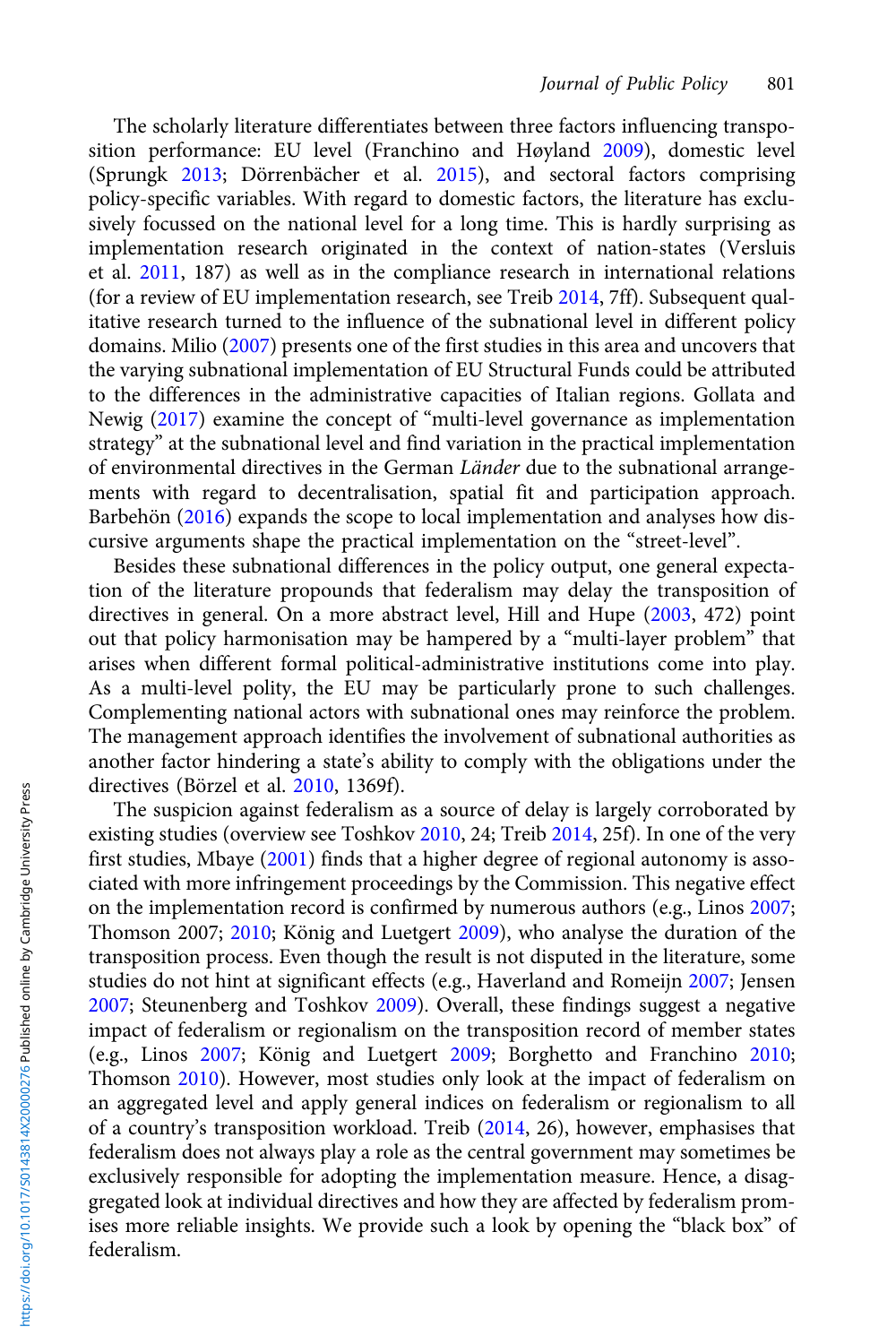Our theoretical perspective is mainly inspired by the arguments of the management approaches.

Federalism may delay transposition along several causal paths. First, a transactional delay may be caused by the fact that the participation of another level "complicates the transposition process" (Haverland and Romeijn 2007, 773) and will make it more likely to "exhibit compliance problems" (Thomson 2010, 591). An extended transposition process seems plausible since the subnational authorities will have to take actions that may involve additional actors, such as subnational parliaments and executives. Moreover, the bureaucratic capacities may vary across these actors, influencing a timely and legalistically correct implementation. Borghetto and Franchino (2010) demonstrate that the argument may be generalised beyond federal countries, as transposition frequently brings in subnational authorities. Besides federalist member states, such as Belgium, Austria and Germany, this applies to Finland, Italy, or the United Kingdom, where the subnational units participate in implementing EU laws.

Second, the intentional action of subnational authorities may cause a transposition delay. Various studies shed light on the political role of subnational authorities in the implementation process. The literature on gold-plating (e.g., Kaeding 2008; Morris 2011; Thomann 2015) revealed how national-level actors try to impose their own policy preferences by implementing directives in a specific manner. This intuition similarly applies to the subnational level. Auel and Große Hüttmann (2015, 352) emphasise the political interest of subnational actors to directly shape policies in the implementation process and corroborate that "the role of subnational parliaments in EU politics is not exhausted by acting as watchdogs of their governments". On the contrary, they are active policy shapers in certain policy areas. EU provisions might not be in line with predominant subnational interests and could incentivise strategies to delay and/or amend implementation. Both arguments on transactional and intentional delay lead to our first hypothesis:

H1: [Subnational Implementer hypothesis] If the subnational level implements directives, transposition is more likely to be delayed as compared to implementation at the national level.

In federal systems, the legislative process is not exclusively steered at the national level. National and subnational units share the right to initiate and adopt bills. Some legal competences can be exclusively located at either the national or subnational levels, whereas others may be mutual in certain policy areas (Biela et al. 2013; Behnke and Kropp 2016). Hence, some directives may require unilateral action of the national government; others may involve both national and subnational executives and parliaments. Ultimately, certain policy areas may exclusively allow subnational actors to adopt implementation measures. Hence, there are three theoretical constellations in the allocation of implementation responsibilities in multi-level political systems: the responsibility may be exclusively national or subnational or shared between national and subnational levels. Each of these constellations invites different theoretical expectations. Overall, we expect the national level to be particularly well equipped for a speedy transposition. In the EU context, the national level enjoys informational advantages when it comes to complying with EU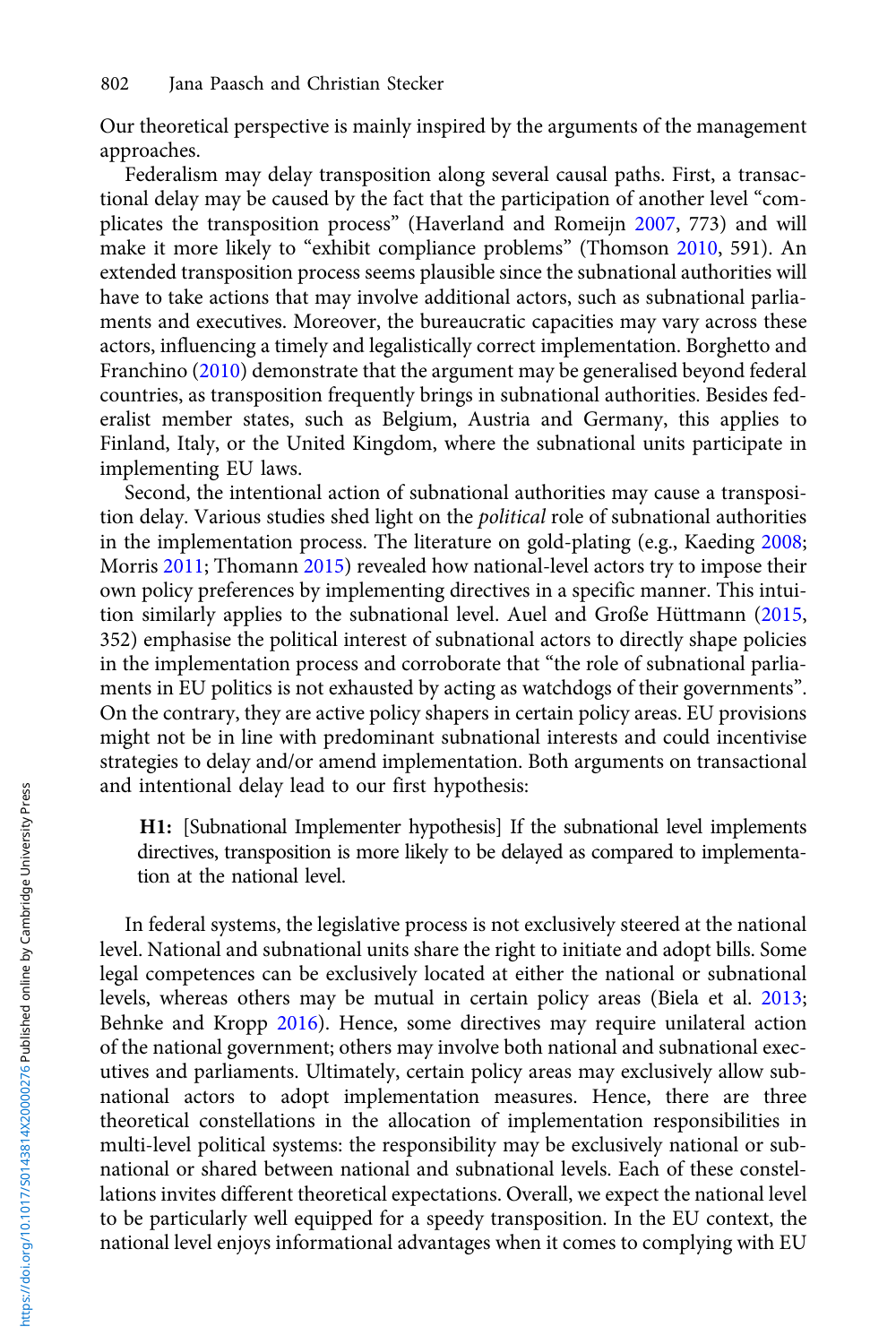directives. The national government is better informed about the negotiation process of EU laws as it is represented in the Council. It will be aware of upcoming EU laws and prestructure its legislative business. Hence, we expect that transposition will be faster if it lies within the exclusive competence at the national level. Once the implementation is located at the national and subnational levels, we expect to find more transposition delay compared to the exclusive national implementation due to the coordination of additional actors and different levels of information. Concerning the exclusive competence at the subnational level, we expect to find more delay than in the case of the national exclusive responsibility. In this case, the subnational actors have to comply with EU policy goals separately, making it a multi-actor implementation process of various units. Furthermore, subnational actors are not represented in EU policy formulation and face asymmetrical information and resource restrictions in EU affairs compared to the national actors. Hence, subnational units may face additional challenges in the transposition process. This leads to the following hypotheses on transposition responsibilities:

H2: [National responsibility hypothesis] Exclusive implementation at the national level is speedier than shared (national and subnational) or exclusive subnational implementation.

Federalism may not only set the stage for subnational authorities as important implementers of directives. Subnational actors may also play an important role on the national level. A powerful second chamber, such as the German Bundesrat or the Italian Senate (e.g., Gazzola et al. 2004), may provide subnational actors with the opportunity to influence the policy formulation of transposition measures. This is particularly true if the second chamber has considerable veto or delaying powers. We expect that the participation of the subnational level via the second chamber is likely to prolong the transposition process whenever it has the right to veto the legislative proposal. In fact, König and Mäder (2014, 247) model implementation as a "strategic game" between the Commission and the member states. When additional veto players enter this game in the member states, they pursue their own goals, introduce new lines of conflict, and influence the outcome. The policy effects of bicameralism are demonstrated in various quantitative studies (e.g., Franchino and Høyland 2009; König and Luig 2014).

In addition, qualitative case study research corroborates the influence of second chambers on implementation. Haverland (2000) demonstrates the essential influence of institutional veto points on the transposition of an environmental directive in Germany, among others, and finds a negative impact on the timeliness of the transposition process. In the German case study, the parliamentary opposition was able to block the government's policy proposal in the second chamber (Bundesrat) due to the majoritarian composition in the house. Bähr (2006) confirms this finding and underlines the veto power to block the decision-making process in federal systems that ultimately also delays transposition. This results in our third hypothesis:

H3: [Second chamber hypothesis] The veto power of the second chamber is likely to delay the transposition process.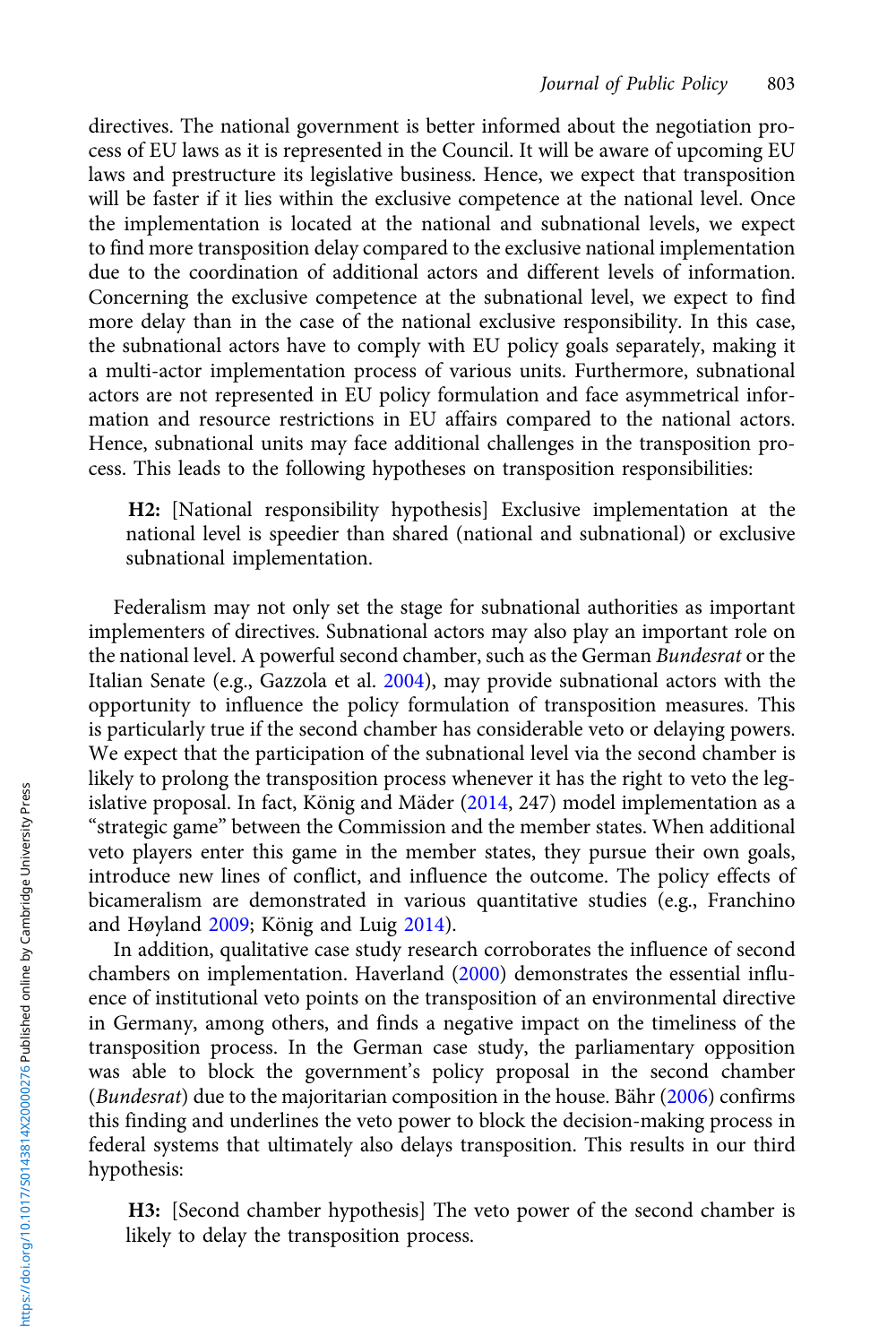## Research design

## Case selection

We study the EU implementation process in Germany's multi-level polity, which provides us with a fruitful testing ground for our research interest. Germany's polity is characterised by the so-called cooperative federalism (in detail Auel 2014) with a "functional division of powers between central legislation and decentralised administration" (Benz 2015, 15). Legislative powers over the most salient policy areas, such as labour, social policy, and taxes, are centralised at the national level, and the subnational states (Länder) have mainly prerogatives in implementing laws. Nevertheless, the Länder still have the exclusive legislative power in some policy areas (e.g. higher education, police), whereas they share competences with the national level in others (e.g., agriculture). Accordingly, there are various constellations of shared and unilateral responsibilities in order to study the effects of interest.<sup>1</sup>

Federalism in Germany implies that the Länder participate in implementing directives at the national level via the second chamber (Bundesrat). Two kinds of bills are relevant in determining the actual power of the Bundesrat: on the one hand, the Bundesrat enjoys absolute veto power over the so-called consent bills (Zustimmungsgesetze). To become law, an absolute majority in the Bundesrat has to approve such a bill. On the other hand, the Bundesrat may register objections to so-called objection bills (Einspruchsgesetze). However, this objection is only suspensive and can be overruled by an absolute majority in the German Bundestag.

Moreover, Germany is well suited to illustrate the effects of federalism on transposition performance due to two analytical reasons. First, it provides ideal conditions for a controlled comparison of the subnational polities. The political process in the sixteen Länder is very similar, and their legislative procedures follow the same principles. Whenever the Länder act within their exclusive or shared responsibility, they are bound by their subnational constitutional setting. For example, the constitution of Bavaria sets out the legislative process in its parliament, which is, in general, comparable to the national legislative process. Similarly, legislative proposals can be introduced by the executive and the parliamentary parties. Second, the Bundesrat as the second chamber is composed of the representatives of the subnational governments. Even though the Länder executives often consist of coalition governments, every Land has to vote en bloc in the second chamber.

Even though Germany is a typical case with respect to its federal and bicameral political system, the single country research design has limitations too. As the number of (semi-)federal states in the EU is limited, our results rather set the ground for future research on the different roads of subnational involvement in EU policy implementation. Nevertheless, our results additionally speak to the general literature on policy-making in federal systems that are characterised by multi-level implementation of public policies. Beyond the influence of second chambers, we highlight the temporal challenges in multi-level decision-making beyond the exclusive national responsibility to comply with public policies.

<sup>&</sup>lt;sup>1</sup> Article 80 Basic Law stipulates that the subnational level is free to choose the legal instrument whenever the federal level authorizes them to act. Accordingly, the subnational level has certain discretion in administering federal policies and can include their subnational parliaments.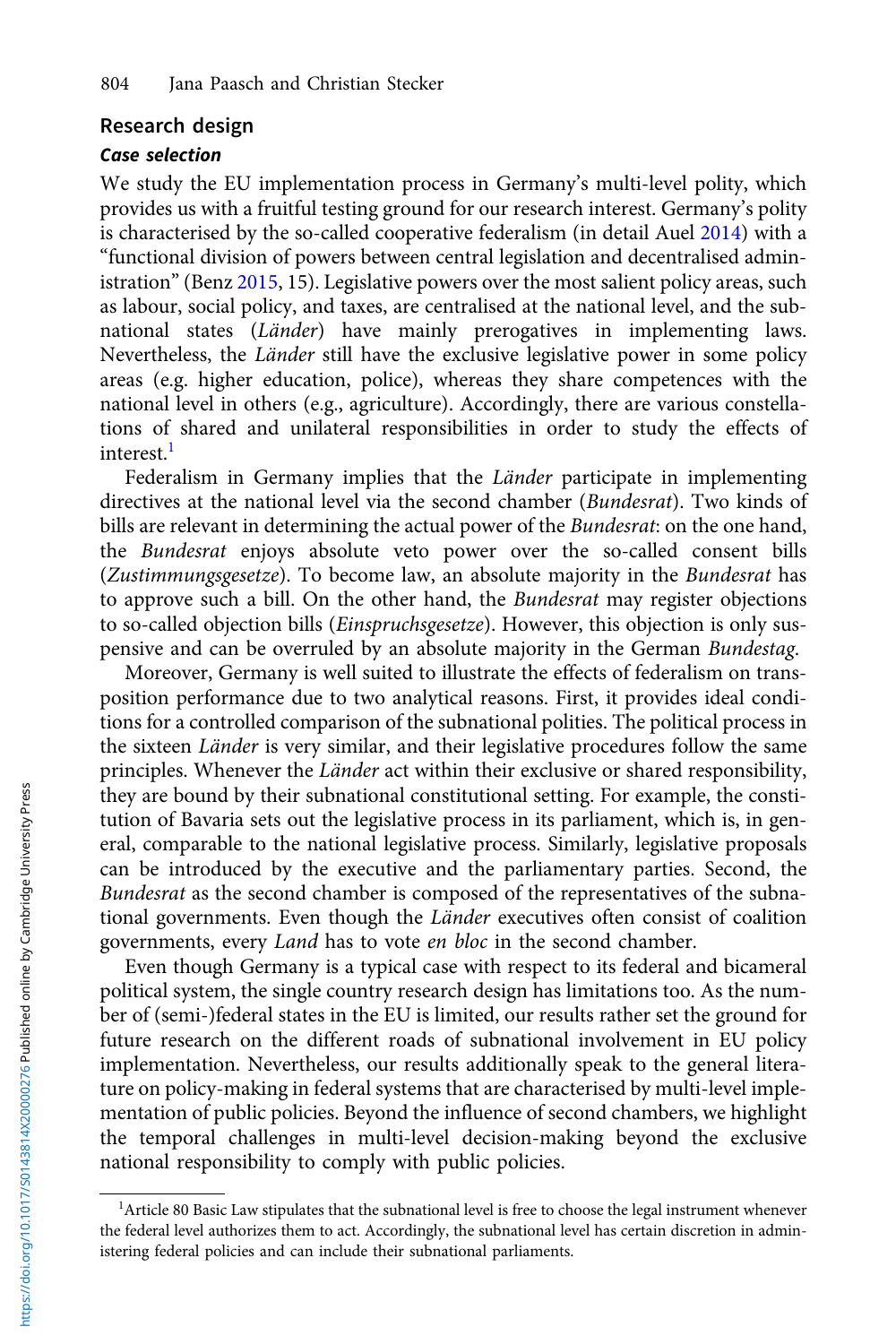#### **Data**

This article introduces an original data set on EU implementation in Germany between 1990 and 2018. We compiled the data from EU-based and national-based resources. First, we collected directives published on EUR-Lex between 1990 and 2016.<sup>2</sup> Second, we extracted all reported national and subnational implementation measures in Germany based on EUR-Lex. We collected the last data on 20 February 2018 to be able to pick up reasonably delayed cases. In order to analyse the effect of our three state-level variables, we restrict our analysis to primary legislation [i.e. laws  $(Gesetze)]$ <sup>3</sup>. The data covers 846 EU directives and 1,950 German implementation laws at the national and subnational levels.

Our dependent variable measures the timeliness of the transposition process of each implementation measure. While previous studies discuss whether the very first or the very last measure should be considered (e.g., Berglund et al. 2006, 697), we observe the entire implementation process at the national and subnational levels. Restricting the analysis to the first or last measure would exclude most of the cases we are actually interested in: gauging the subnational influence via the different routes. We code Delay as a dichotomous variable with respect to the entire transposition process of directives. As reference points, we use the directive deadline, which stipulates the time until EU provisions have to be complied with in the member states, and the notification by the German authorities to the Commission. The variable Delay is coded as one whenever the member state has notified a measure after the EU directive's deadline and as zero in timely transposition cases.

To be frank, our data on the timeliness of transposition raises some methodological problems. Whenever more than one implementation measure is adopted, a problem of interdependence could arise. For example, it might be the case that the subnational level has to await transposition initiatives at the national level that would leave subnational actors no choice but to prolong the process. In addition, the question arises whether the different implementation measures for one directive correspond to package deals that enter into force collectively.

Yet, these potential problems seem to play a minor role when inspecting the qualitative and quantitative data: in fact, the subnational level can initiate the legal implementation process in close proximity to the activities at the national level. A descriptive inspection of implementing measures for each directive does not hint towards a chronological leadership of the national level in the sequences of transposition measures. On the contrary, the subnational level frequently starts the process in advance or contemporaneously to the national level. From a legalistic perspective, this finding is in line with the argument of a strong role of the

 $^{2}$ We crosschecked the results with the annual statistics on EU legislation that are accessible via the following pages: <https://eur-lex.europa.eu/statistics/legislative-acts-statistics.html>.

<sup>&</sup>lt;sup>3</sup>We restrict the data due to two analytical reasons. First, we are interested in the influence of the second chamber, which is reliably documented for primary legislation only. Second, we expect primary legislation to play a decisive role as an instrument in the implementation process. Even though limiting the data to primary legislation has drawbacks, we intentionally focus on the role of the executive and legislative at both the national and subnational level, i.e. the legislative process.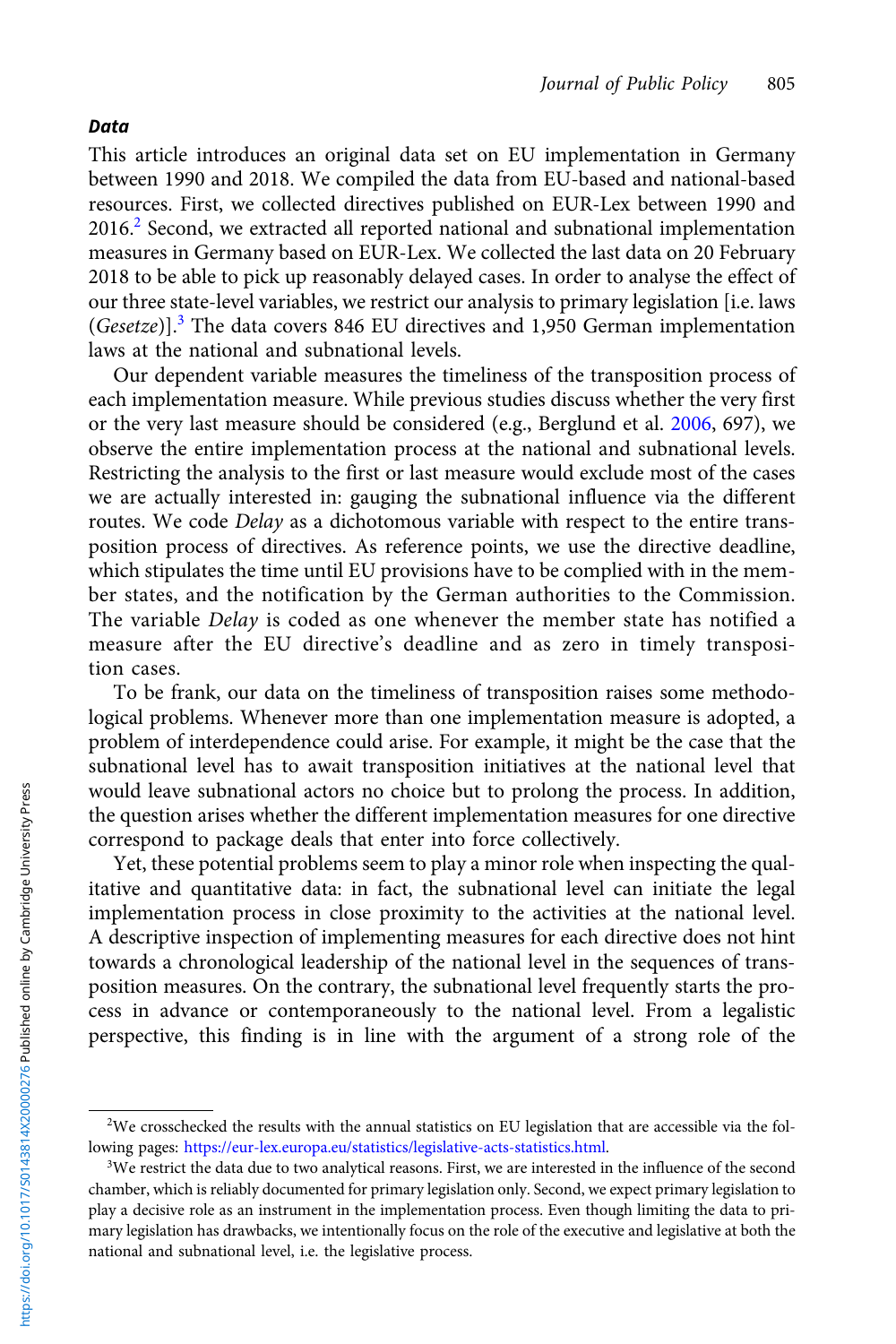Länder in policy areas that touch their competences.<sup>4</sup> This first result indicates that the subnational level is quite independent in the initiation of the transposition process and hence facing delay. Note that the constitutional provisions rather grant them room for manoeuvre.

The independent variable Subnational Implementer identifies the level of the implementation measure. It is coded as zero if the national level (Bund) is the implementer of a measure and as one if one of the sixteen German subnational states (Länder) is involved. Furthermore, the variable Responsibility traces the distribution of competences and is coded as one if there is an exclusive responsibility at the national level, and zero otherwise. The latter category can include the shared competence between the national and subnational levels and the exclusive competence at the subnational level.<sup>5</sup> In addition, the variable *Second chamber* refers to the influence of the subnational level during the national legislative process via the Bundesrat. It takes the value one if the Länder control a veto over the transposition bill in the second chamber, and zero otherwise. We collected the information on the veto power of the second chamber from the documentation system of the German Bundestag (see Stecker 2016).

In line with the different EU implementation approaches, we do not only expect an influence of federal institutional factors on the transposition delay. We derive five control variables from the broader literature that pertain to characteristics at the EU and national level and may influence the implementation performance. In order to account for the domestic legislation in member states, we first acknowledge that member states may notify implementation measures that have already been in force before the adoption of the EU directive. Facing a better policy fit, member states are generally less likely to prolong the transposition process in these circumstances (Sprungk 2013, 302). Prelegislation controls for existing measures in the member state. It is coded as one if the implementation measure predates the adoption of the directive, and zero otherwise.

Furthermore, existing literature (e.g., Toshkov 2010; Treib 2014) points to the influence of differences among the directives on implementation. Second, we control for the time that is granted to the member states to comply with policy goals. Whenever member states face short deadlines, they are under time pressure and are more likely to delay the transposition (see Franchino and Høyland 2009). Deadline measures the years between the adoption of the directive and its transposition deadline. Third, EU Agent controls for the EU decision-making procedure. We distinguish between Commission directives, Council directives and directives from the Council and the European Parliament. As Commission directives frequently specify technical details that are less controversial, they are associated with faster transposition compared to both alternative types of directives (see Haverland et al. 2011).

Fourth, we control for the degree of Complexity since some directives set higher workloads on member states than others. The number of recitals is commonly used

<sup>&</sup>lt;sup>4</sup>In addition, the data reveals that the patterns of delay within one directive are very similar. Except for sixteen directives with different outcomes in delay between the implementation measures, we find that the measures are collectively either delayed or in time.

<sup>&</sup>lt;sup>5</sup>We use the reference category "shared and subnational exclusive responsibility" as a single category due to the empirical distribution of cases and its analytical implications in model building.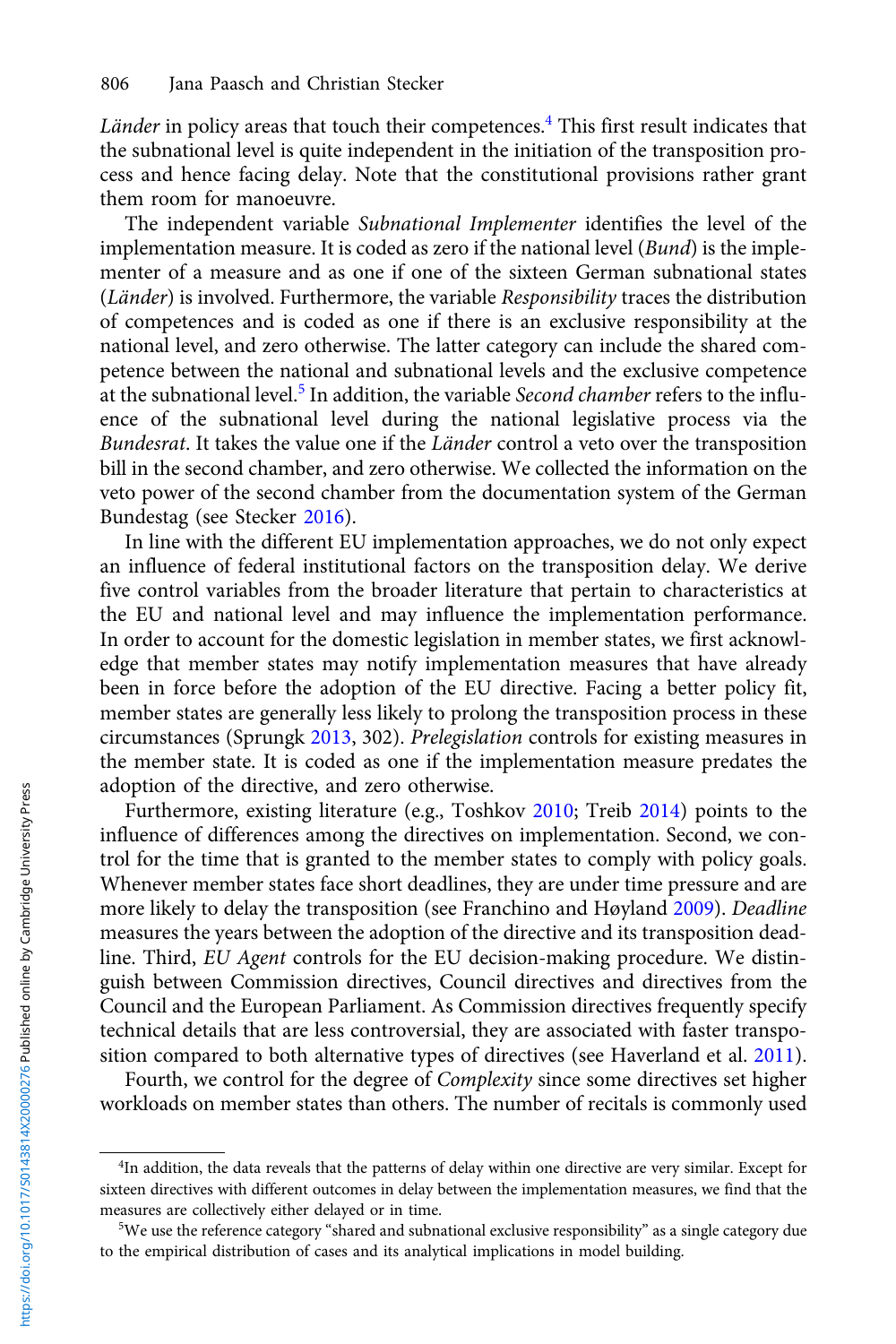in the literature (see Treib 2014, 27) to indicate the difficulty of directives in the implementation process. Finally, we include the Policy Sector as a control variable. Previous research indicates cross-sectoral variation in implementation (e.g., Haverland et al. 2011) that may additionally influence the transposition delay.

#### Results

## Descriptive results

Table 1 summarises the descriptive statistics. Out of 1,950 legislative measures, 63% fall in the category of late transposition. In addition, we find that 39% of the implementation measures originate at the subnational level. This underlines the importance of the subnational level as an implementer of EU directives. Subnational parliaments and their governments can play a decisive role in the EU multi-level policy cycle and may actively shape the implementation process. Subnational parliaments may, hence, use the EU implementation process as a means to leave their "Life in the Shadow" (Auel and Große Hüttmann 2015, 345) and compensate for the loss of competences in the national legislative process.

Once we compare transposition performance at the national and subnational level, the picture is unambiguous. Transposition is delayed in 45% of the 1,192 national measures. The record is tremendously worse at the subnational level, where measures are delayed in 90%. It points to serious problems in the implementation process whenever the subnational authorities are involved with severe consequences for Germany's overall transposition record. In the introductory example, the Commission accused five Länder of noncompliance with the Water Framework Directive. The timely transposition at the national level could not exonerate Germany from failing to fulfill its obligations under the directive. These cases of mixed responsibilities provide fruitful insights into the mechanisms causing late transposition and making Germany one of the laggards in EU implementation (see, e.g., Börzel and Knoll 2012).

Table 2 presents the distribution of directives and their corresponding implementation measures in the six policy sectors. Between 1990 and 2016, 277 directives in agriculture make up the biggest share and account for 33%. A minimum of 40 directives occur in interior and home policies. With regard to the implementation of all directives, a maximum of 652 measures was notified in social and labour policies. A minimum of 86 measures relate to transport policies. Once we compare the number of directives and their corresponding implementation measures, certain policy sectors seem to require a greater number of implementing measures. For example, environmental and social/labour directives lead to more than twice as many measures compared to agricultural and industry/trade directives. It seems plausible that certain policy sectors will regulate adjoining policy fields and lead to numerous aligning measures.

In addition, certain policy sectors tend to require subnational implementation measures more than others. Figure 1 presents the number of national and subnational implementation measures in each of the six policy sectors. Directives on social and labour policies are predominantly transposed via subnational measures, whereas agriculture almost exclusively activates the national level. This is in line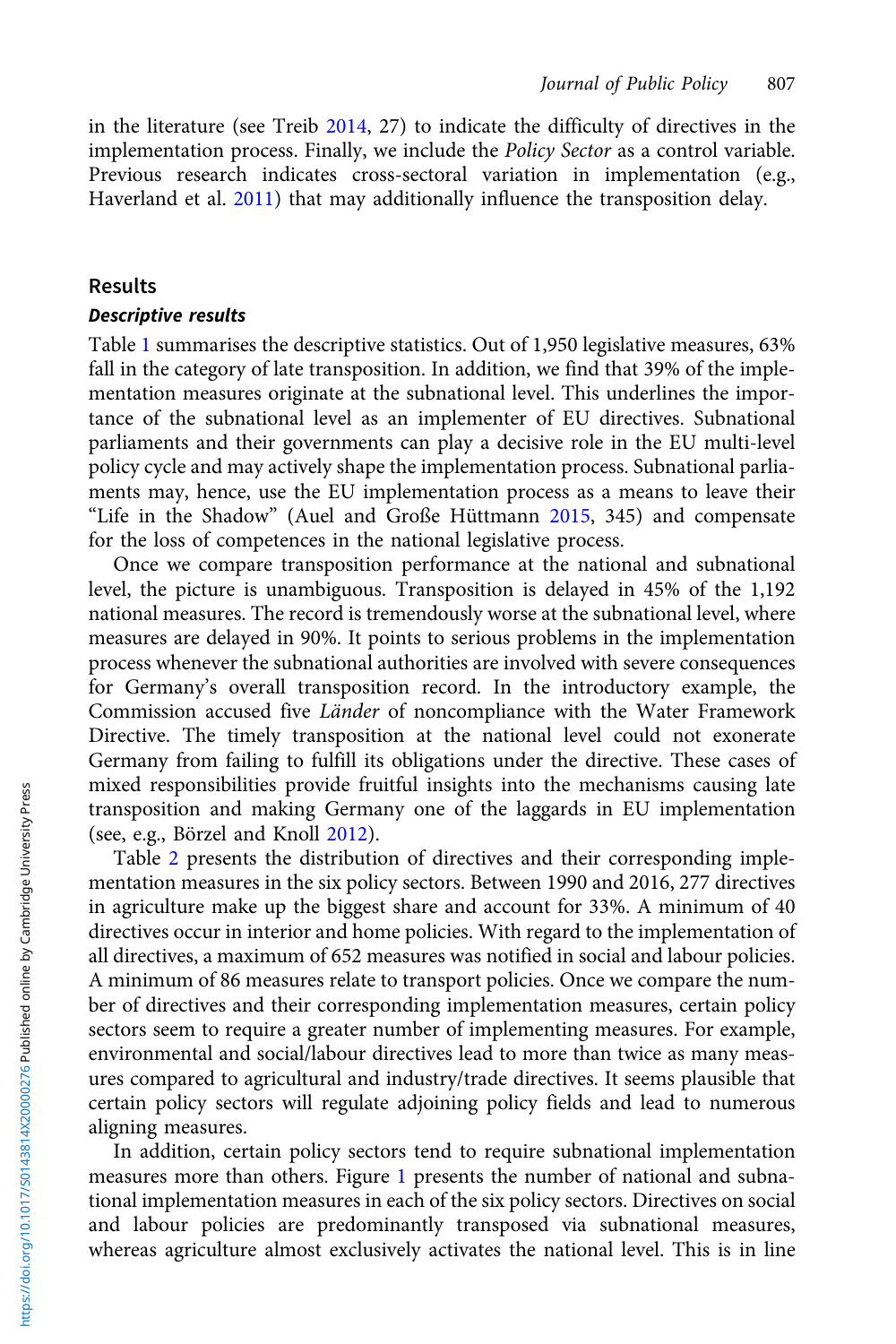# 808 Jana Paasch and Christian Stecker

| Variable                | Class          | N     | Mean  | SD    | Min.     | Max. |
|-------------------------|----------------|-------|-------|-------|----------|------|
| Delay                   | Dichotomous    | 1,950 | 0.63  | 0.48  | $\Omega$ |      |
| Subnational Implementer | Dichotomous    | 1,950 | 0.39  | 0.49  | 0        |      |
| Responsibility          | Dichotomous    | 1,950 | 0.53  | 0.50  | 0        |      |
| Second chamber          | Dichotomous    | 1,150 | 0.61  | 0.49  | $\Omega$ |      |
| Prelegislation          | Dichotomous    | 1,950 | 0.25  | 0.43  | $\Omega$ |      |
| Deadline                | <b>Numeric</b> | 1.950 | 1.83  | 0.96  | $\Omega$ | 8.30 |
| EU Agent                | Categorical    | 1,950 | 2.38  | 0.75  |          | 3    |
| Amending                | Dichotomous    | 1,950 | 0.51  | 0.50  | $\Omega$ |      |
| Complexity              | <b>Numeric</b> | 1,950 | 30.22 | 27.72 |          | 142  |
| Policy sectors          | Categorical    | 1,950 | 3.47  | 1.61  |          | 6    |

|  |  |  | Table 1. Descriptive results |
|--|--|--|------------------------------|
|--|--|--|------------------------------|

Table 2. Distribution of implementation measures by policy sector and implementer

| Policy Sector  | N (Directives) | N (IM in total) | N (National IM) | in $%$ | N (Subnational IM) | in $%$ |
|----------------|----------------|-----------------|-----------------|--------|--------------------|--------|
| Interior/Home  | 40             | 94              | 65              | 69.1   | 29                 | 30.9   |
| Transport      | 50             | 86              | 59              | 68.6   | 27                 | 31.4   |
| Environment    | 103            | 409             | 171             | 41.8   | 238                | 58.2   |
| Social/Labour  | 136            | 652             | 245             | 37.6   | 407                | 62.4   |
| Industry/Trade | 240            | 386             | 333             | 86.3   | 53                 | 13.7   |
| Agriculture    | 277            | 323             | 319             | 98.8   | 4                  | 1.2    |
| N (in total)   | 846            | 1.950           | 1,192           |        | 758                |        |

 $Note: IM = Implementation measures.$ 



Implemenation measures by policy sector

Figure 1. Implementation measures by implementer and policy sector.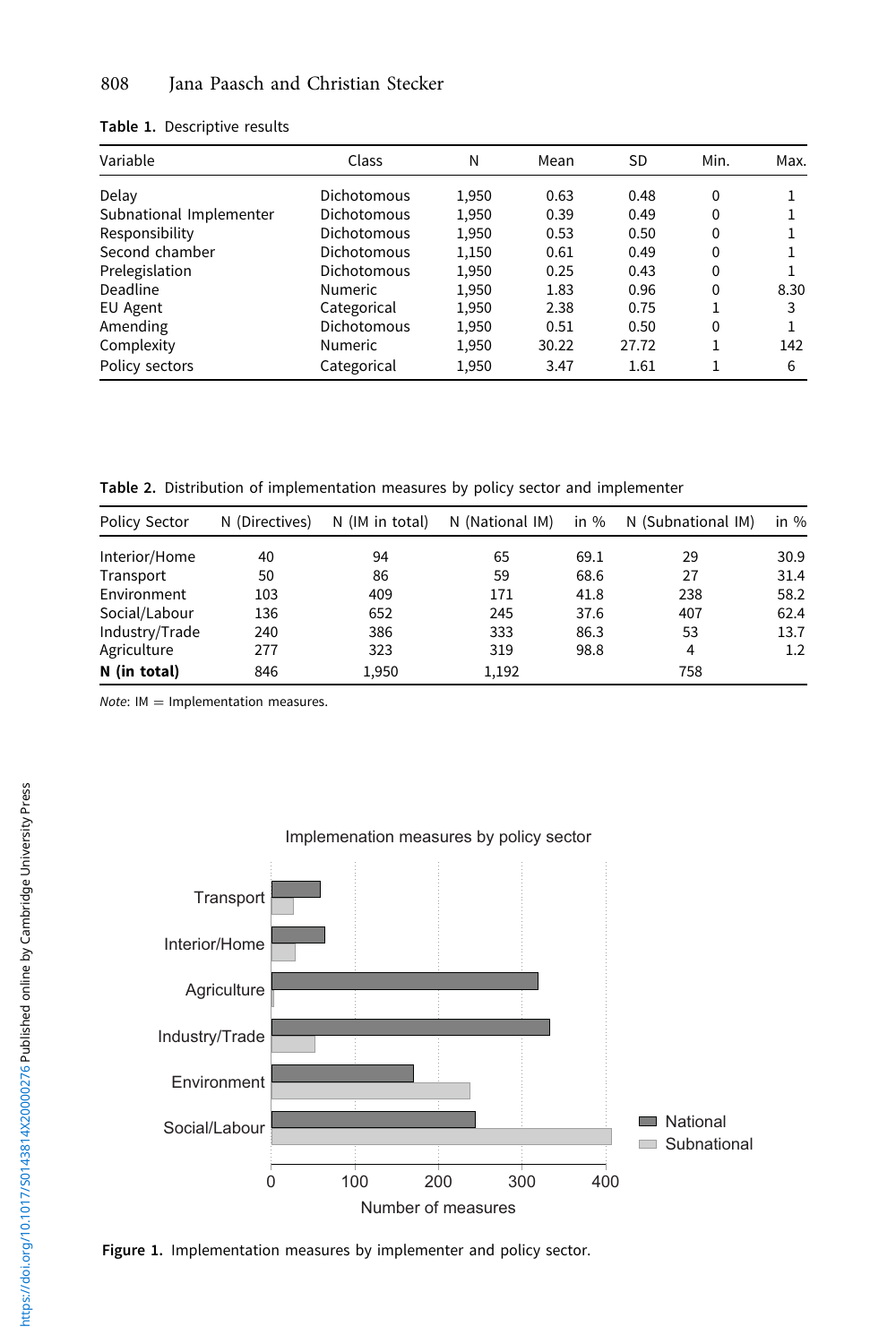with our initial expectation that the responsibility to comply with EU provisions at the subnational level is restricted to certain policy areas. The distribution of measures at the national and subnational levels allows for the following conclusion: the policy sectors in the environment and social/labour are highly regulated by the subnational authorities. They each make up about 60% of all measures.

Finally, note that there is a considerable variation in the share of late implementation among the different policy sectors. There is just one policy sector with a positive transposition record. In total, 89% of all implementation measures in agriculture are on time. The five remaining policy sectors face late transposition in more than half of the cases. The two worst records of delay stand out with 83% in the environment and 90% in interior and home affairs. These patterns invite some speculation. The delay-prone policy sectors could feature complex provisions that demand higher capacities in terms of staff and expertise on the part of the implementers. The respective policy fields may also exhibit higher levels of policy conflict and bring in the diverging policy preferences of the different actors. Implementers may pursue delaying strategies, and negotiations among the different implementers in disagreement may take longer. These questions are, however, beyond the focus of this research article.

#### Analysis

In the following, we present a more rigorous test of our hypotheses. Due to the binary nature of the dependent variable Delay, we use logistic regression models<sup>6</sup>. Model 1 tests the hypotheses on Subnational Implementer and Responsibility and includes the control variables at the level of the member state and the EU. Model 2 implements a rigid test on severe delay (i.e., cases that have been delayed for more than one and a half years) to evaluate how far our results in Model 1 hold over time. We cluster the standard errors at the level of directives to account for the nested data structure in all presented models. Figure 2 below presents the results as coefficient plots for Delay in Model 1 and Model 2 for the key variables, which both pass the chi-square test and are significant.<sup>7</sup> Table  $A$  in the appendix presents the full models in detail.

Starting with the results for the logistic regression of Delay in Model 1, both our main variables Subnational Implementer and National Responsibility hint in the right direction and are statistically significant. The result of Subnational Implementer shows that the odds of transposition delay are about three times higher for subnational measures than for national measures. Referring to the predicted probabilities, the risk of Delay at the national level is 61% and 82% at the subnational level if all other variables are kept at their mean values. Hence, the probability of late transposition

<sup>6</sup> We have furthermore applied a multi-level logistic regression model with implementation measures being grouped in directives (see Appendix Table [B](https://doi.org/10.1017/S0143814X20000276) for results). The overall results of the logistic regression model hold with respect to the direction of the effect and the significance of results, whereas the size of the effect varies in some variables. However, due to the small-N size in numerous groups, we rather rely on the logistic regression model that clusters standard errors at the level of directives to account for the data structure.

<sup>7</sup> In addition to our specifications in Model 1, we also controlled for changes in EU treaty provisions that may affect the transposition delay. Our major findings are robust to treaty changes.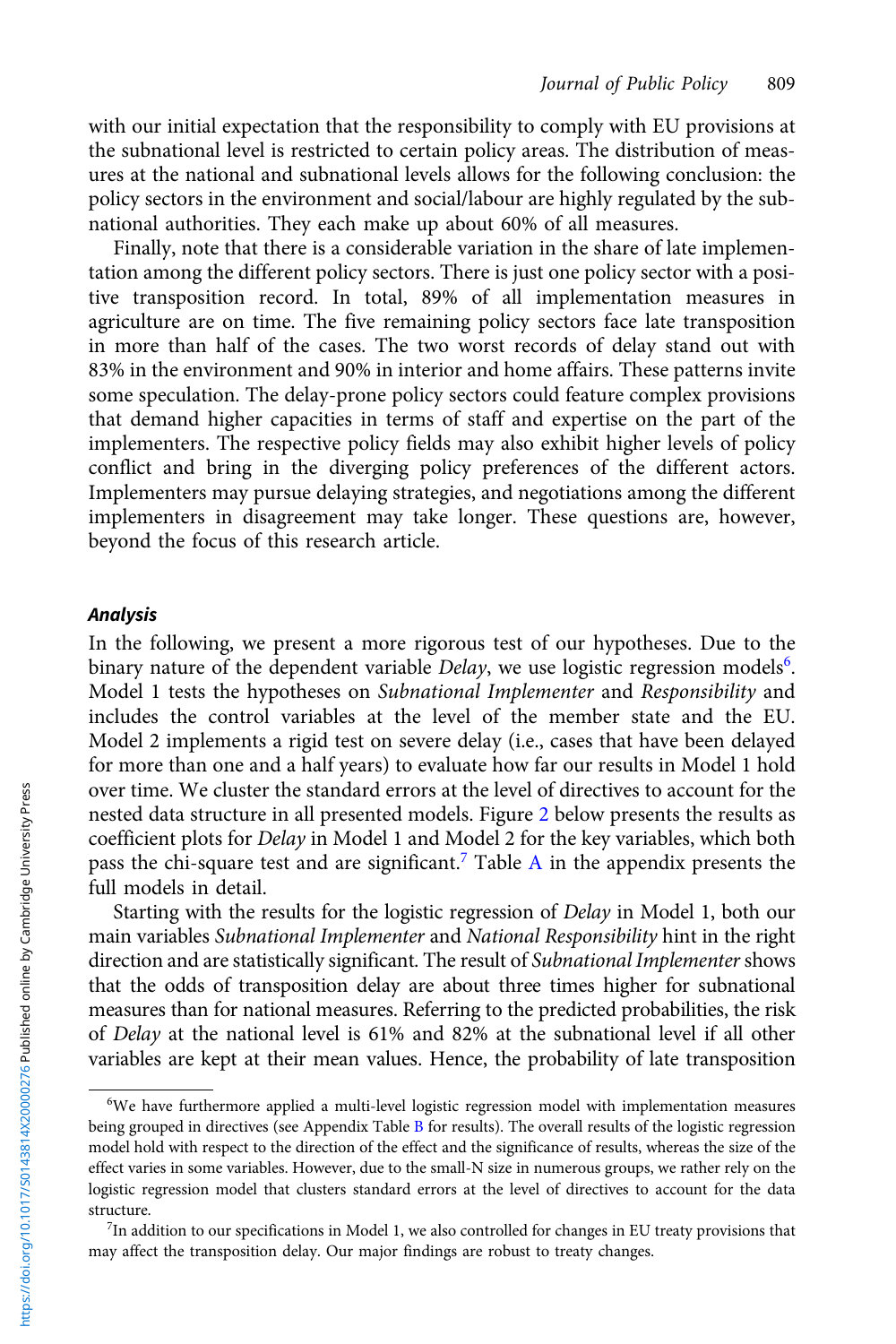

Figure 2. Coefficient plots for Delay in odds ratios.

Note: Confidence intervals are cut off at the scale of eight to ease visibility; Reference category in EU Agent: Commission directives; Standard errors (clustered on directives) and full models see appendix.

is 20% higher at the subnational level. In sum, about 90% of the subnational laws are adopted after the transposition deadline. In federal systems, the involvement of the subnational level is a delaying factor that can ultimately lead to infringement proceedings by the Commission. This finding lends support to the first hypothesis on the subnational involvement in the transposition process. It is also in line with previous results by Borghetto and Franchino (2010), who found a delaying effect on transposition once subnational units are involved. It raises serious concerns about the effectiveness in multi-level systems: additional actors and institutional hurdles in policy-making have their cost (i.e. prolonging the decision-making process).

Next, Responsibility is statistically significant and points into the expected direction. The odds of late transposition for the exclusive competence at the national level are about 64% lower compared to shared or subnational exclusive competences. This implies that the national duty to comply with EU laws decreases the risk of delay. Looking at the predicted probabilities, late transposition is even 21% less likely to occur in cases of exclusive national responsibilities. Intuitively, it seems reasonable to detect fewer cases of late transposition than in shared responsibilities whenever it is exclusively up to the national actors to coordinate and take implementation measures. In this scenario, no additional subnational legislators are involved that might prolong the process.

However, it seems less intuitive to discern the pattern for transposition procedures in cases of shared or exclusive subnational responsibilities. Two lines of arguments seem plausible: on the one hand, late transposition should be less likely in exclusive subnational responsibilities compared to cases of shared responsibilities. In the latter scenario, national and subnational implementers have to coordinate and organise the implementation, which could further delay the process. Once it is exclusively up to the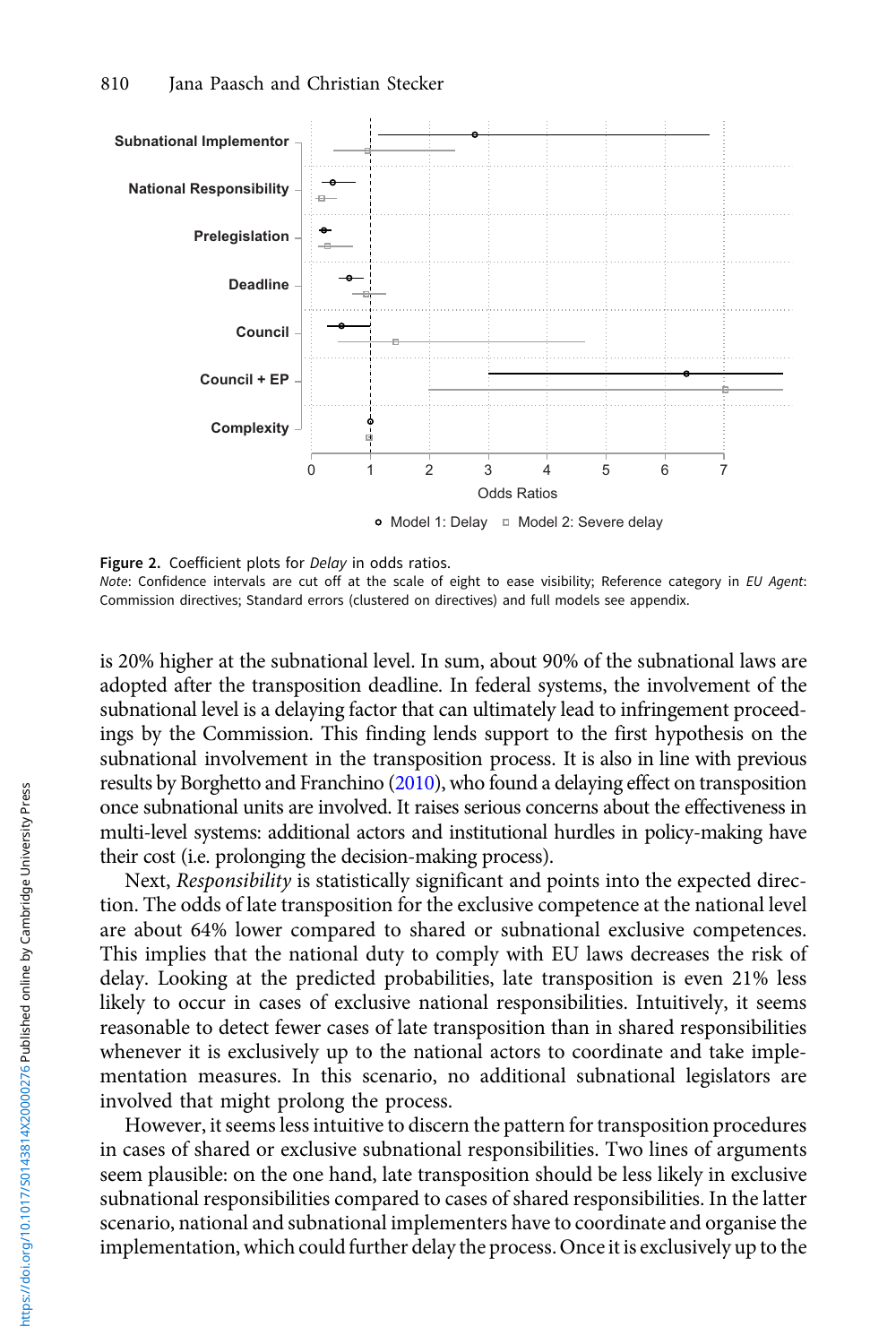subnational level, it should have a similar pattern compared to the national responsibility and lead to less delay. The sixteen states are independently adopting measures and do not have to coordinate among themselves or with the national level.

On the other hand, the delaying influence in subnational responsibilities might be due to less information and fewer capacities in EU affairs compared to the national level. Representatives of the national government take part in the Council meetings and will hence have better access to upcoming EU obligations. In addition, the need to adopt measures in each of the subnational units may overall increase the risk of delay simply due to the increased number of actors that are involved in the process. The descriptive statistics of the data illustrate that about 53% of all implementation measures fall within the exclusive national competence. Disentangling the measures in the category of shared and subnational responsibilities, the mixed competence accounts for 95%. The exclusive subnational competence is hence a rare case in the data, equalling 46 implementation measures for a total of seven EU directives. The low distribution of the latter also excludes the categorical separation in the analysis and stands against an individual test in the model. Nevertheless, the descriptive statistics point to a higher percentage in late transposition whenever national implementers are not exclusively involved. If there is a national responsibility to transpose, 60% of the cases are on time. Once the subnational level is involved via the shared or subnational competence, the quota drops tremendously to 12% and hints at a strong delaying effect. Overall, the result supports our second hypothesis and is in line with previous studies that account for institutional factors such as federalism (e.g. Linos 2007; König and Luetgert 2009).

In short, we can conclude that the transposition delay is explained by our two main factors in combination with the controls.<sup>8</sup> With regard to the controls at the member state and EU level, all factors are statistically significant except for the complexity and policy sectors. In the latter, one category did not turn out significant in relation to the reference category (i.e. agriculture). Turning to Prelegislation, notifying a pre-existing measure to the Commission is highly statistically significant. The odds of late transposition decrease by 79% if the member state notifies a measure that is already in force preceding the directive compared to notifying newly adopted measures. However, apart from signalling a better policy fit, notifying pre-existing measures has raised doubts about noncompliance. It might simply be a strategic "cheap talk" (Zhelyazkova and Yordanova 2015, 423) and rather indicates problems in complying. In addition, we controlled for EU level factors. The results for Deadline (i.e. the time until member states have to comply with the EU directive) are statistically significant. Overall, the results point to a positive effect of an extended deadline on delay. In other words, having more time in the implementation process makes delay less likely.

Furthermore, the EU Agent adopting the directive has a significant effect on delay. The reference category being Commission directives, we find that Council directives accelerate transposition. The odds of delay for Council directives are

<sup>&</sup>lt;sup>8</sup>In Model 1, the overall rate of correctly classified cases is estimated as 84 percent using a cut-off at 0.5, with 75 percent correct classification of the timely transposition cases (specificity) and 89 percent correct classification in the delayed cases (sensitivity). In addition, the area under the ROC curve is 0.9 indicating a good discrimination.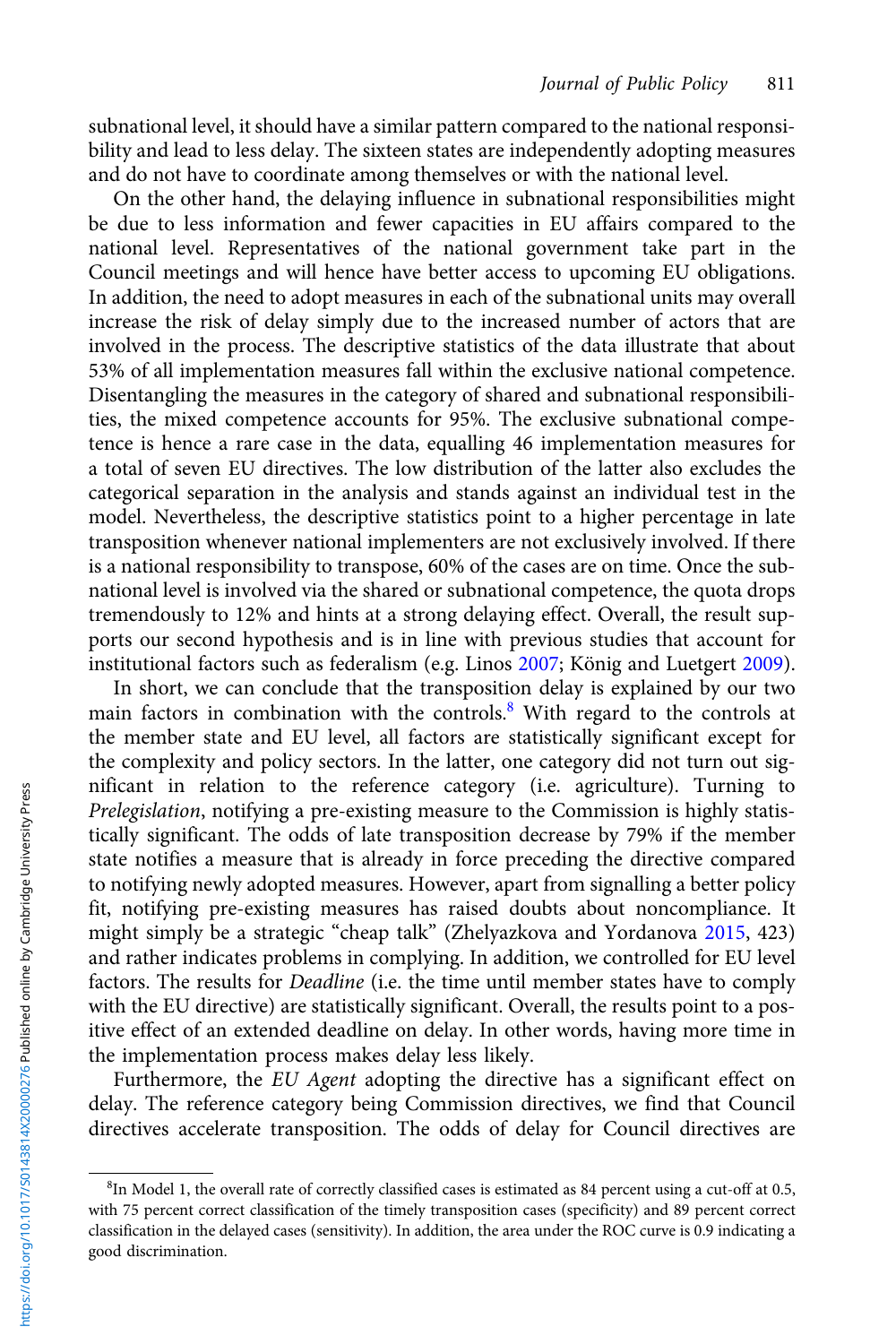50% lower compared to Commission directives. In contrast, the odds of delay are more than six times higher for Council and European Parliament directives than for Commission directives. These results partially point into a different direction than in previous findings. Council directives are expected to be more likely to cause delay compared to Commission directives (e.g., Borghetto and Franchino 2010). Contrary to the expectation, the risk of delay for Council directives is 17% lower than in the case of Commission directives. One line of argument could be the following: the technical details of Commission directives might challenge legislators during the implementation process in adapting their national provisions.

Next, Complexity does not point into the expected direction and is not significant in Model 1. Finally, Policy Sector controls for the different policy areas and provides mixed results. The reference category being agriculture, we find that all policy areas are more likely to experience delay except for social and labour policies, which did not turn out significant. Agriculture is one of the oldest policy fields in EU decision making and is a highly routinised domain with little conflict. In comparison, the other policy sectors are not as standardised and can potentially involve controversial aspects that might cause a delaying effect in the transposition.

The results on Model 1 pertain to a general measuring approach on delay without differentiating between cases of moderate and severe delay. Model 2 incorporates a more rigid measure by taking a delay of more than one and a half years as a cut-off point (see Figure 2 and in the appendix). Applying the same model specification otherwise used in Model 1, we find in Model 2 that participation of Subnational Implementers is no longer statistically significant and does not show the expected effect. Apparently, in cases of severe delay, the responsible actors' position within the multi-level system does not seem to matter. This result suggests that severe delay is usually associated with compliance problems that may arise at each level of policy implementation. Nevertheless, the descriptive statistics hint at differences in the transposition performance between the subnational units in general. For example, Mecklenburg-West Pomerania, Rhineland Palatinate and Saxony Anhalt appear to be the laggards – on an average they face severe delay in more than 40% of the cases. This indicates that the subnational units within a member state may not face the same challenges when it comes to transposition.

With respect to our hypothesis on responsibilities, the result remains significant for severe delay indicating that the national exclusive responsibility still speeds up transposition. The probability of severe delay is 23% lower. This result corroborates the delaying effect of involving the subnational unit in policy implementation in general. Facing severe delay, it is the combination of actors that leads to compliance problems by activating additional coordination mechanisms. The finding confirms previous results that identify a negative influence of institutional factors on policy implementation such as federalism (e.g. Mbaye 2001; Börzel et al. 2010). Moving beyond general indices, our results underline the importance of differentiating between the allocation of responsibilities in multi-level political systems. The federal characteristic per se does not lead to delays in transposition. It is rather the casespecific constellation of actors that are involved in the process. Whereas this result generally supports the argument of the management school on the negative impact of domestic factors on the capacity of the state to act, it does not account for the policy preferences of the actors that may negatively impact the transposition.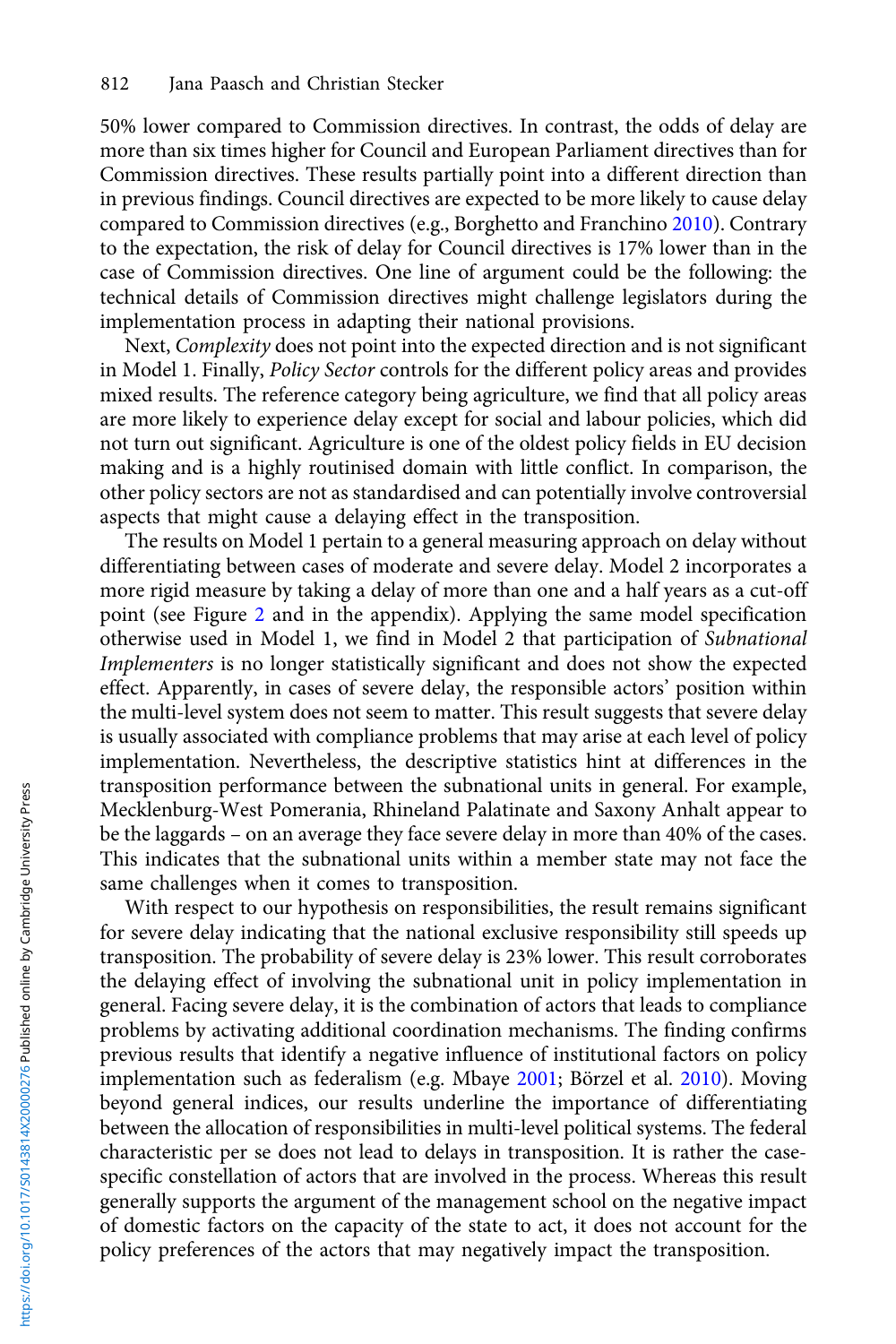| Delay (DV)                 | Model 3 (Second chamber) |           | Model 4 (Controls included) |        |
|----------------------------|--------------------------|-----------|-----------------------------|--------|
|                            | Odds ratios              | <b>SE</b> | Odds ratios                 | SE     |
| Second chamber<br>EU Agent | $0.431***$               | (0.07)    | 0.776                       | (0.16) |
| Council                    |                          |           | $0.279***$                  | (0.09) |
| Council $+EP$              |                          |           | $2.156*$                    | (0.78) |
| Deadline                   |                          |           | 0.910                       | (0.12) |
| Complexity                 |                          |           | 1.004                       | (0.00) |
| Policy Sector              |                          |           |                             |        |
| Environment                |                          |           | $2.696*$                    | (1.06) |
| Transport                  |                          |           | 1.246                       | (0.63) |
| Industry/Trade             |                          |           | 1.548                       | (0.52) |
| Social/Labour              |                          |           | 1.686                       | (0.64) |
| Interior/Home              |                          |           | $8.437***$                  | (4.50) |
| Observations               | 786                      |           | 786                         |        |

Table 3. Logistic regression results on Delay for the second chamber

Note: Exponentiated coefficients; Standard errors (clustered on directives) in parentheses. Significance levels: \*  $p < 0.05$ , \*\*  $p < 0.01$ , \*\*\*  $p < 0.001$ .

As previously stated, our model does not differentiate between the shared and subnational exclusive responsibility to comply with EU policy goals. At this point, we can only theoretically speculate about the implications with respect to preferences and the constellations of actors between the different levels. Regarding the controls, they mainly support the previous considerations and underline that policy sectors do no longer play a decisive role. Contrary to this notion, the complexity of directives now turns out significant and actually speeds up transposition.

To assess the influence of the second chamber on Delay in the transposition process, we test our third hypothesis on all newly adopted legislative implementation measures at the national level. We exclude all subnational measures since the second chamber has an exclusive veto right for national legislation. Model 3 only includes the variable Second chamber, whereas Model 4 incorporates the controls at the EU level. Table 3 presents the results for both model specifications. In Model 3, we find that the veto power in the national legislative process is indeed highly statistically significant. The average odds ratio for the veto power of the second chamber is 0.43. Hence the odds of late transposition of a consent bill at the national level are about 57% lower than in the reference category of objection bills. In other words, the result suggests that passing an objection bill (without the veto threat) is more likely to be delayed. In terms of predicted probabilities on Delay, we find that the consent bill is about 20% less likely to be late in the transposition. However, the effect points in the opposite direction as we initially expected.

In contrast to the results of Model 3, we do not find a statistically significant result for the Second chamber variable once we add the controls in Model 4. Model 3 and Model 4 raise the question about the direction of the effect and the significance of the results in general. It seems to point into a less pronounced effect as initially expected. The descriptive results reveal that 71% of the objection bills are delayed and half of the consent bills as well. The following question arises: are there different mechanisms conceivable that cause objection bills' higher risk of delay?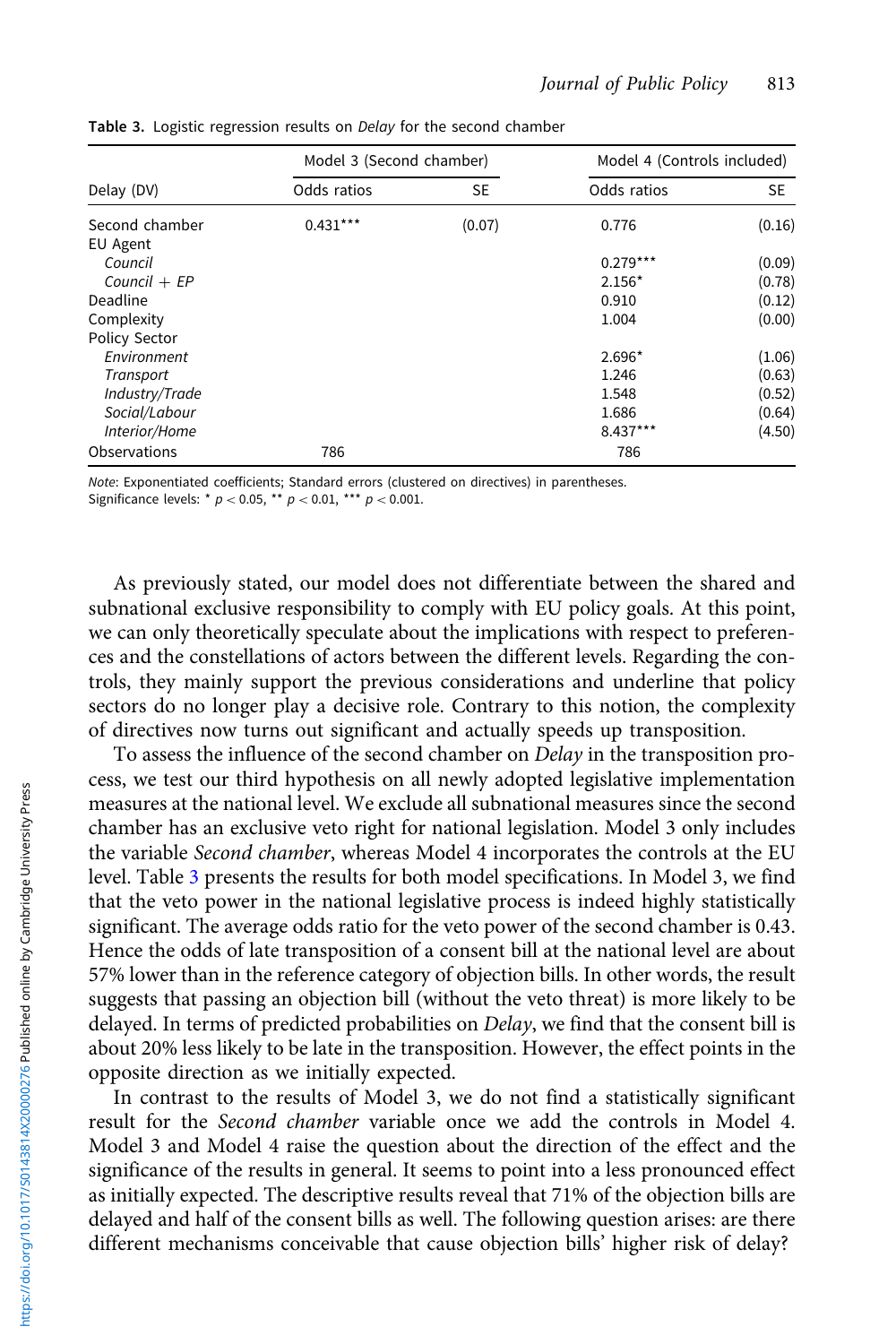For instance, Burger and Zoller (2012) demonstrate the role of the German second chamber on bills in relation to the Greek financial rescue mechanisms in 2010. Even though the second chamber could merely voice its objection and did not have a veto power via the consent bill, the Bundesrat published different statements demanding more influence in the matter and increased the political pressure. In EU affairs, the second chamber might be faced with the challenge of compensating the informational advantage of the national government. This might have led to informal coordination mechanisms between both chambers that have an effect on the timing of the legislative process. However, these considerations rather point to the need for qualitative interviews that can unveil the mechanisms between both chambers and the effect on the transposition process.

#### Conclusion

This article contributed to the debate on the effects of federalism during the multilevel implementation process in the EU. It adds to recent contributions (e.g., Borghetto and Franchino 2010; Auel and Große Hüttmann 2015) that point to the evolving role of subnational authorities within the member states and their importance for timely and correct transposition. Many studies identify federalism as a central delaying factor (Haverland and Romeijn 2007; König and Luetgert 2009; Thomson 2010). However, the empirical precision of these studies leaves room for improvement: mostly, they apply indices of federalism to the entire implementation workload of a country, while the actual involvement of subnational units varies across directives (Borghetto and Franchino 2010). We address this shortcoming and shift the level of analysis to each individual implementation measure and investigate the specific covariates of federalism, such as the involvement of subnational authorities and second chambers.

The empirical analysis uses an original data set on the 1,950 reported national and subnational legislative implementation measures for 846 EU directives in Germany between 1990 and 2018. Our findings mainly support the arguments of the management school on the negative impact of institutional factors such as federalism and underline the central influence of domestic factors on policy implementation. We show that the sixteen German subnational states are responsible for more than one-third of all implementation measures and also find that the subnational level is the main culprit for transposition delay. As additional actors, subnational authorities seem to lower the ability of the state to act and to decide on how to comply with EU directives. When subnational parliaments join national actors in the implementation process, they bring in their own policy preferences and strategic motives for either complying or prolonging the process. Only exclusive implementation competences at the national level exert a positive effect on timely transposition. This result also holds for cases of severe delay and underlines the importance of differentiating between the allocation of responsibilities in multi-level political systems.

Furthermore, federalism adds an additional player to the implementation process on the national level – but the results on the involvement of the second chamber remain inconclusive. On the one hand, this might point to a less pronounced influence of the second chamber in the transposition process than the literature argues.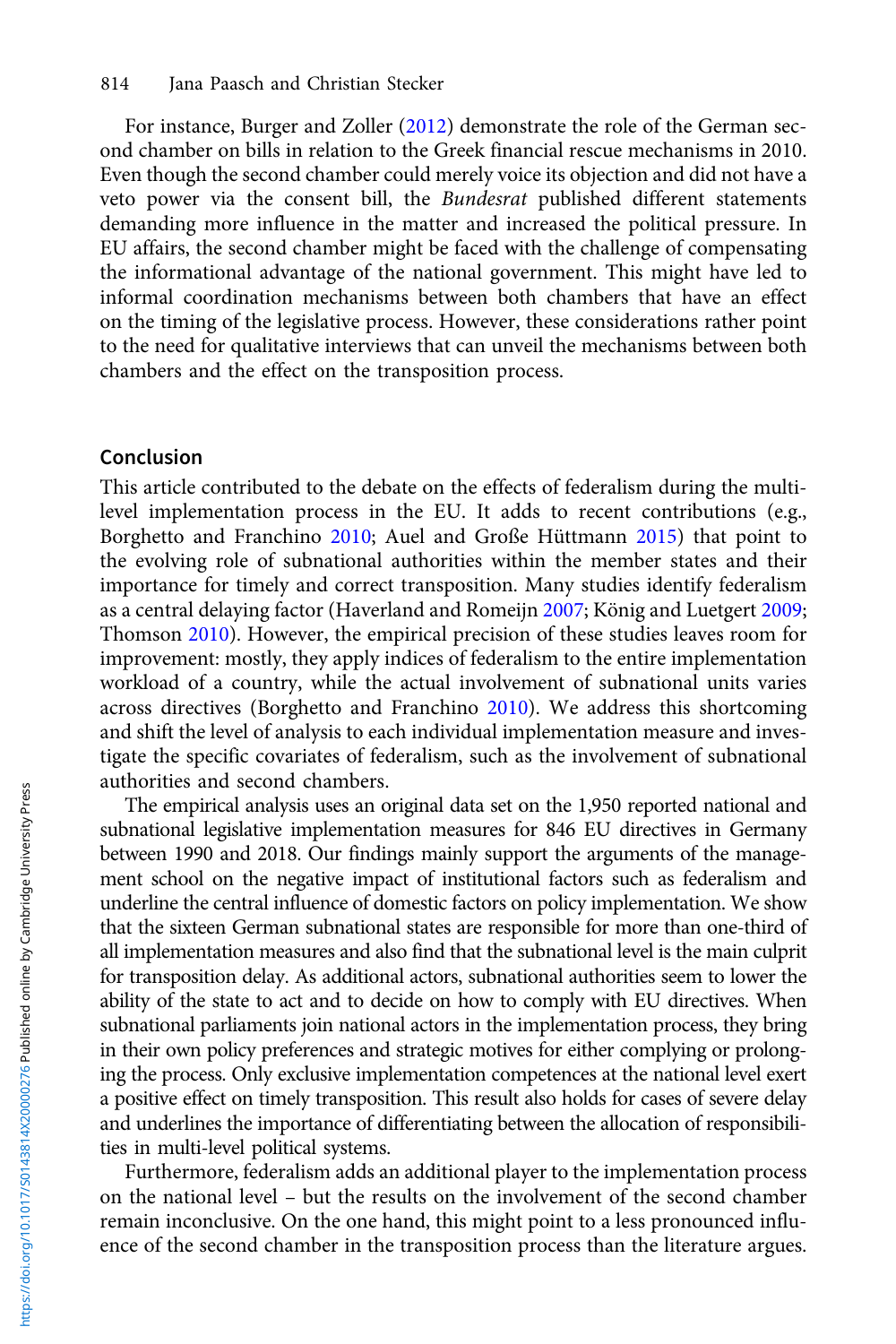On the other hand, more studies are needed to unveil the coordination structures between both chambers in EU affairs and hence deepen our understanding of the legislative mechanisms. Our analysis of Germany as a typical case with respect to its federal and bicameral political system is a fruitful starting point for a thorough investigation of the causal pathways working on the level of individual implementation measures. Our results may also inform debates on subnational implementation that is often envisaged in nonfederal systems (e.g., Borghetto and Franchino 2010). Yet, this generalisability remains to be corroborated by future studies.

Overall, this study contributes to two broader research areas. It extends our understanding of implementing public policies in multi-level political systems (Cairney 2012) and adds to the discourse on efficient implementation performance in general. Involving subnational units may bring in additional legitimacy but also inefficiencies due to multiplied cooperation and collaboration procedures that – in the long run – may also endanger the overall functioning of the political system of the EU (e.g., Falkner 2018, 328).

Our results raise some interesting avenues for future research. To begin with, it seems worthwhile to extend our focus on individual implementation. Recent research (e.g., Borghetto and Franchino 2010) has shown that numerous – even nonfederal – EU member states involve their subnational authorities and have an influence on the effective implementation performance. Moreover, we need further investigation of why the subnational level seems to have serious problems in the timely transposition of EU directives and how this explains the overall transposition delay. As the descriptive data shows, the subnational level is not dependent on the national level in the initiation of the subnational implementation process. Nevertheless, the risk of delay is tremendously higher. Lastly, how can we account for the variance in transposition performance across subnational units? Do they use different implementation styles? Do they vary in the practical application? While our article has given the first answers to these questions, much remains to be done in opening the "black box" of federalism in the research on EU transposition.

Supplementary material. To view supplementary material for this article, please visit [https://doi.org/10.](https://doi.org/10.1017/S0143814X20000276) [1017/S0143814X20000276](https://doi.org/10.1017/S0143814X20000276)

Acknowledgements. This work was supported by the Deutsche Forschungsgemeinschaft (grant number STE 2353/1-1). We thank four anonymous reviewers for their helpful comments and suggestions.

Data Availability Statement. The replication files for the empirical data analysis can be found on the Harvard Dataverse: [https://dataverse.harvard.edu/dataset.xhtml?persistentId](https://dataverse.harvard.edu/dataset.xhtml?persistentId%3ddoi:10.7910/DVN/JUVCNJ)=[doi:10.7910/DVN/JUVCNJ.](https://dataverse.harvard.edu/dataset.xhtml?persistentId%3ddoi:10.7910/DVN/JUVCNJ)

#### References

Angelova M, Dannwolf T and König T (2012) How Robust Are Compliance Findings? A Research Synthesis. Journal of European Public Policy, 19(8): 1269–1291.

- Auel K (2014) Intergovernmental Relations in German Federalism: Cooperative Federalism, Party Politics and Territorial Conflicts. Comparative European Politics, 12(4–5): 422–443.
- Auel K and Große Hüttmann M (2015) A Life in the Shadow? Regional Parliaments in the EU. In Abels G and Eppler A (eds.), Subnational Parliaments in the EU Multi-Level Parliamentary System: Taking stock of the Post-Lisbon Era. Innsbruck: Studienverlag, 345–356.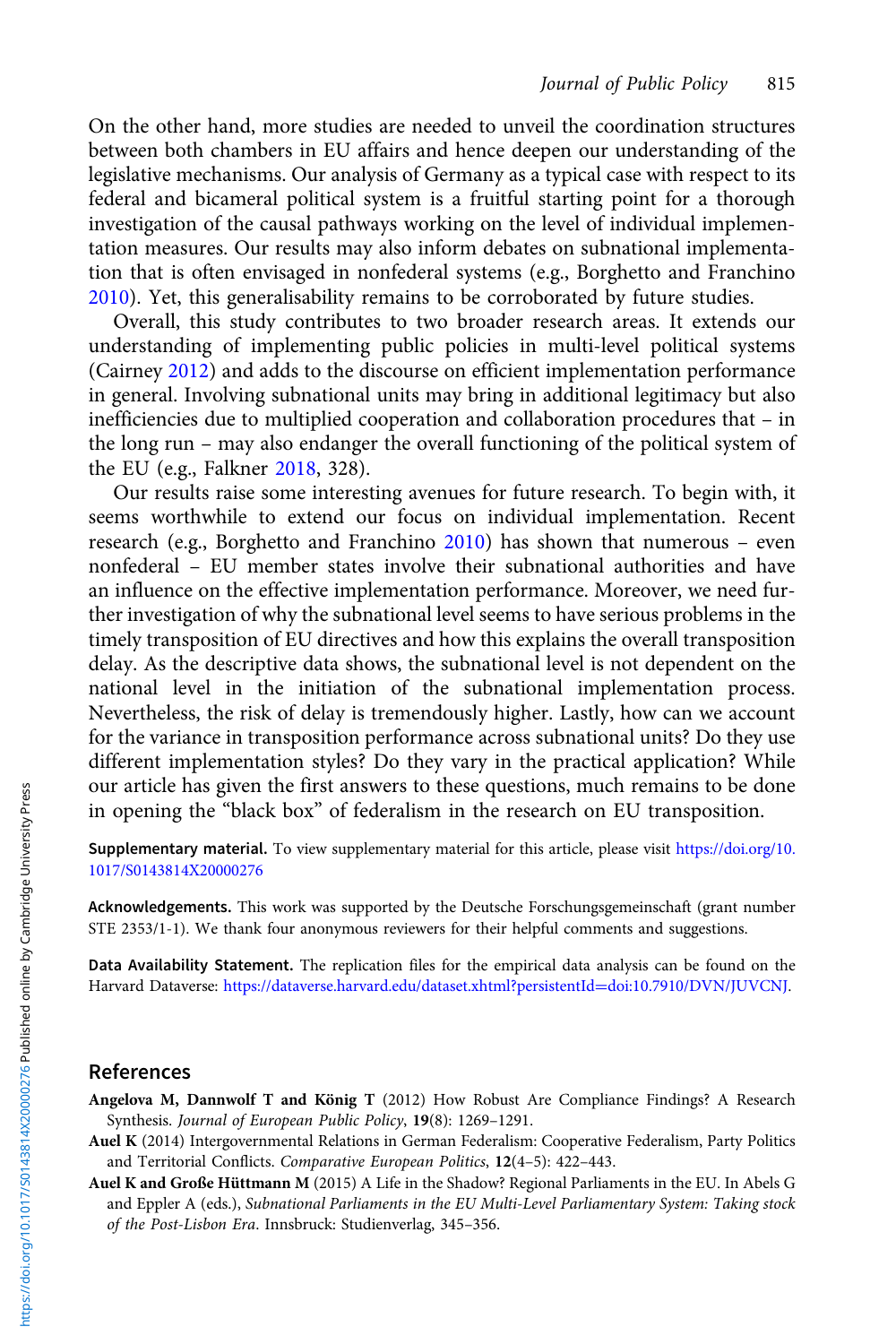- Bähr H (2006). Implementationsprobleme Trotz übereinstimmender Politik: Die Rolle von Ideen und Institutionen bei der Umsetzung europäischer Umweltpolitik. Austrian Journal of Political Science, 35(4): 407–424.
- Barbehön M (2016) Europeanisation as Discursive Process: Urban Constructions of Europe and the Local Implementation of EU Directives. Journal of European Integration, 38(2): 163–177.
- Behnke N and Kropp S (2016) Arraying Institutional Layers in Federalism Reforms: Lessons From the German Case. Regional & Federal Studies, 26(5): 585–602.
- Benz A (2015) Making Democracy Work in a Federal System. German Politics, 24(1): 8–25.
- Berglund S, Gange I and Waarden F v (2006) Mass Production of Law. Routinization in the Transposition of European Directives: A Sociological- Institutionalist Account. Journal of European Public Policy, 13(5): 692–716.
- Biela J, Hennl A and Kaiser A (2013) Policy making in multilevel systems: Federalism, decentralisation, and performance in the OECD countries. ECPR monographs. Colchester: ECPR Press.
- Borghetto E and Franchino F (2010) The Role of Subnational Authorities in the Implementation of EU Directives. Journal of European Public Policy, 17(6): 759–780.
- Börzel T (2011) Non-Compliance in the European Union: Pathology or Statistical Artefact? Journal of European Public Policy, 8(5): 803–824.
- Börzel T, Hofmann T, Panke D and Sprungk C (2010) Obstinate and Inefficient: Why Member States Do Not Comply With European Law. Comparative Political Studies, 43(11): 1363–1390.
- Börzel T and Knoll M (2012) Quantifying Non-Compliance in the EU: A Database on EU Infringement Proceedings. Berlin: Berlin Working Paper on European Integration, 15. [http://www.diss.fu-berlin.de/docs/](http://www.diss.fu-berlin.de/docs/servlets/MCRFileNodeServlet/FUDOCS_derivate_000000003360/2012-15_BoerzelKnoll_Non-Compliance.pdf) [servlets/MCRFileNodeServlet/FUDOCS\\_derivate\\_000000003360/2012-15\\_BoerzelKnoll\\_Non-Compliance.pdf](http://www.diss.fu-berlin.de/docs/servlets/MCRFileNodeServlet/FUDOCS_derivate_000000003360/2012-15_BoerzelKnoll_Non-Compliance.pdf) (accessed 5 January 2017).
- Burger C and Zoller A (2012) Die Beteiligung des Bundesrates bei den Maßnahmen zur Eurostabilisierung. In Europäisches Zentrum für Föderalismus-Forschung Tübingen (eds.), Jahrbuch des Föderalismus 2012: Föderalismus, Subsidiarität und Regionen in Europa. Baden-Baden: Nomos, 247–258.
- Cairney P (2012) Understanding Public Policy. Theories and Issues. Basingstoke: Palgrave Macmillan.
- Chayes A and Chayes A (1993). On compliance. International Organization, 47(2): 175–205.
- Dörrenbächer N, Mastenbroek E and Toshkov D (2015) National Parliaments and Transposition of EU Law: A Matter of Coalition Conflict? Journal of Common Market Studies 53(5): 1010–1026.
- Falkner G (2018) Implementation and Enforcement of EU Policies. In Zahariadis N and Buonanno L (eds.), The Routledge Handbook of European Public Policy. London: Routledge, 323–330.
- Franchino F and Høyland B (2009) Legislative Involvement in Parliamentary Systems: Opportunities, Conflict, and Institutional Constraints. American Political Science Review, 103(4): 607–621.
- Gazzola P, Caramaschi M and Fischer T (2004) Implementing the SEA Directive in Italy: Opportunities and Barriers. European Environment, 14(3): 188–199.
- Gollata J and Newig J (2017) Policy Implementation Through Multi-Level Governance: Analysing Practical Implementation of EU Air Quality Directives in Germany. Journal of European Public Policy, 24(9): 1308–1327.
- Haverland M (2000) National Adaptation to European Integration: The Importance of Institutional Veto Points. Journal of Public Policy, 20(1): 83–103.
- Haverland M and Romeijn M (2007) Do Member States Make European Policies Work? Analysing The EU Transposition Deficit. Public Administration, 85(3): 757–778.
- Haverland M, Steunenberg B and Waarden Fv (2011) Sectors at Different Speeds: Analysing Transposition Deficits in the European Union. Journal of Common Market Studies, 49(2): 265–291.
- Hill M and Hupe P (2003) The Multi-Layer Problem in Implementation Research. Public Management Review, 5(4): 471–490.
- Jensen C (2007) Implementing Europe: A Question of Oversight. European Union Politics, 8(4): 451-477.
- Kaeding M (2008) Lost in Translation or Full Steam Ahead: The Transposition of EU Transport Directives across Member States. European Union Politics, 9(1): 115–143.
- Knill C and Tosun J (2012) Public Policy. A New Introduction. Basingstoke: Palgrave Macmillan.
- König T and Luetgert B (2009) Troubles with Transposition? Explaining Trends in Member-State Notification and the Delayed Transposition of EU Directives. British Journal of Political Science, 39(1): 163–194.